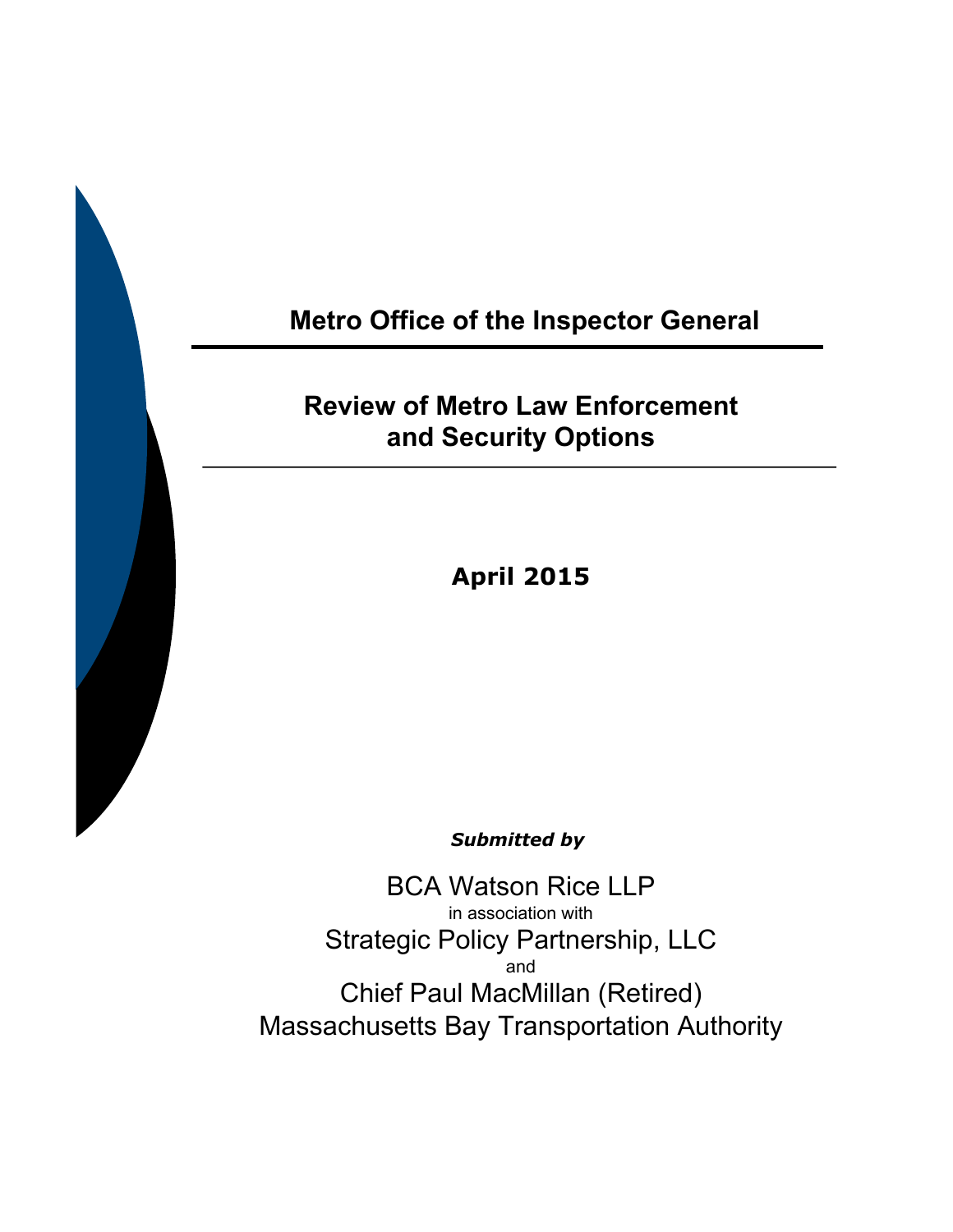

 Torrance, CA 90503 Facsimile: 310.792.4331 www.bcawatsonrice.com

April 3, 2015

Karen Gorman, Inspector General Office of the Inspector General Los Angeles County Metropolitan Transportation Authority One Gateway Plaza, MS 99-4-5 Los Angeles, CA 90012

#### **RE: REVIEW OF METRO LAW ENFORCEMENT AND SECURITY OPTIONS**

Dear Ms. Gorman,

BCA Watson Rice LLP is pleased to submit this report on our review of Metro Law Enforcement and Security Options. This report was prepared with assistance from Robert Wasserman and Paul MacMillan. Robert Wasserman is the Chairman of Strategic Policy Partnership, LLC, and was the lead consultant for The Bratton Group during our recent audit of Metro's contract with the Los Angeles Sheriff's Department. Paul MacMillan was the Chief of Police of the Massachusetts Bay Transportation Authority (MBTA) Police Department until November 2014.

Our report provides analysis of the advantages and disadvantages of each of the four law enforcement and security options. Our report also provides considerations for review, discussion and resolution moving forward.

We appreciate the cooperation and assistance we received from Metro management and the management of the Los Angeles Sheriff's Department. We reviewed and discussed the draft report with Metro staff and made changes based on their input and suggestions. They are in agreement with the content and recommendations contained in this report.

Respectfully,

Michael J. de Castro Managing Partner

Robert Wasserman

Robert Wasserman, Chairman Strategic Policy Partnership, LLC

Paul MacMillan, Chief of Police (Retired) Massachusetts Bay Transportation Authority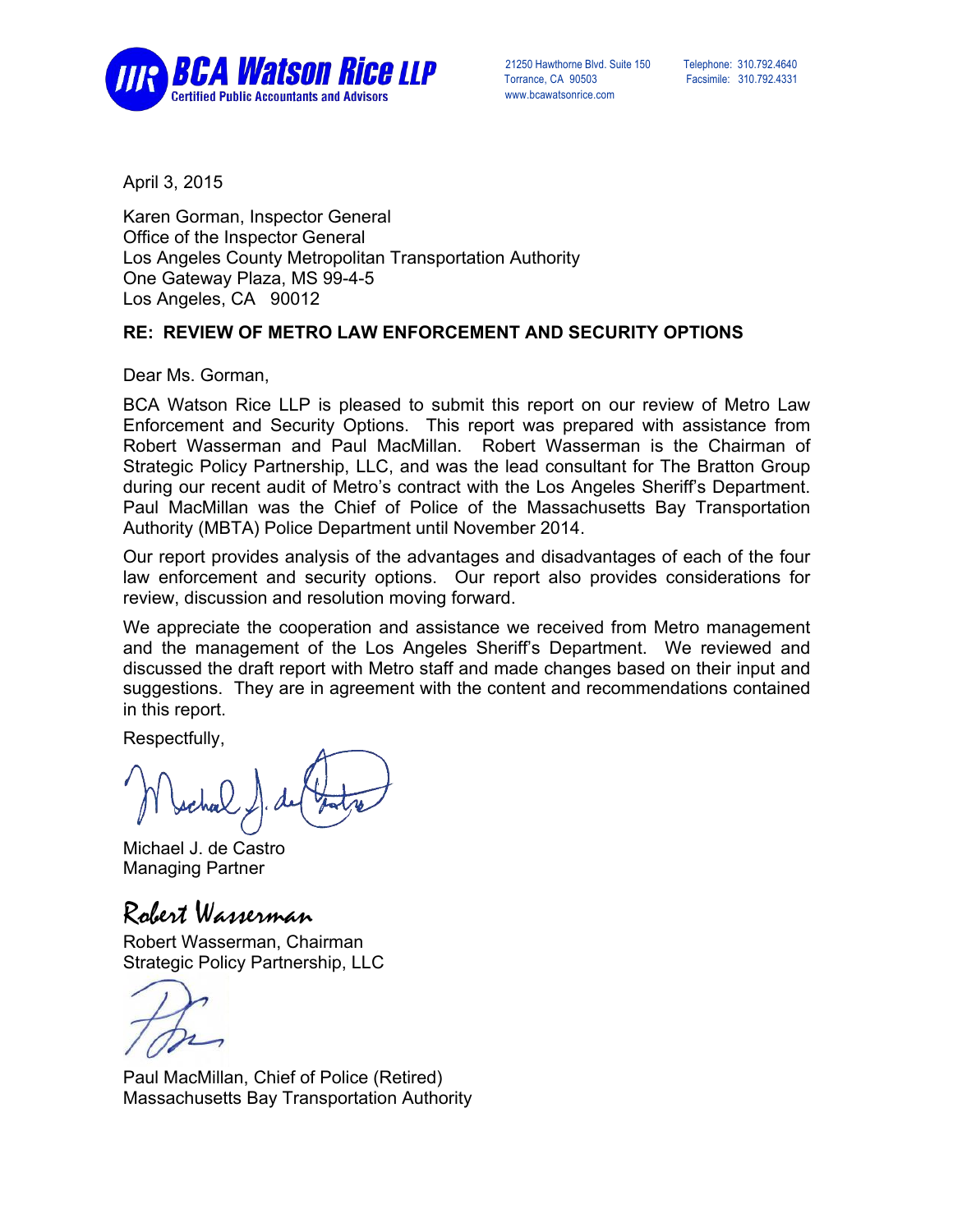

# **TABLE OF CONTENTS**

| Option 1: Single Law Enforcement Agency at Reduced Staffing Level,         |  |
|----------------------------------------------------------------------------|--|
| Option 2: Multiple Law Enforcement Agencies at Reduced Staffing Level,     |  |
| Option 3: Establish Metro Police Supplemented by Metro Security Officers14 |  |
| Option 4: Maintain Current Law Enforcement Staffing Deployed Differently,  |  |
|                                                                            |  |
| Staffing and Deployment Based on Risks and Risk Mitigation Strategies 19   |  |
|                                                                            |  |
|                                                                            |  |
|                                                                            |  |
|                                                                            |  |
|                                                                            |  |

Appendix: Review Team Members' Background Information ...................................... A-1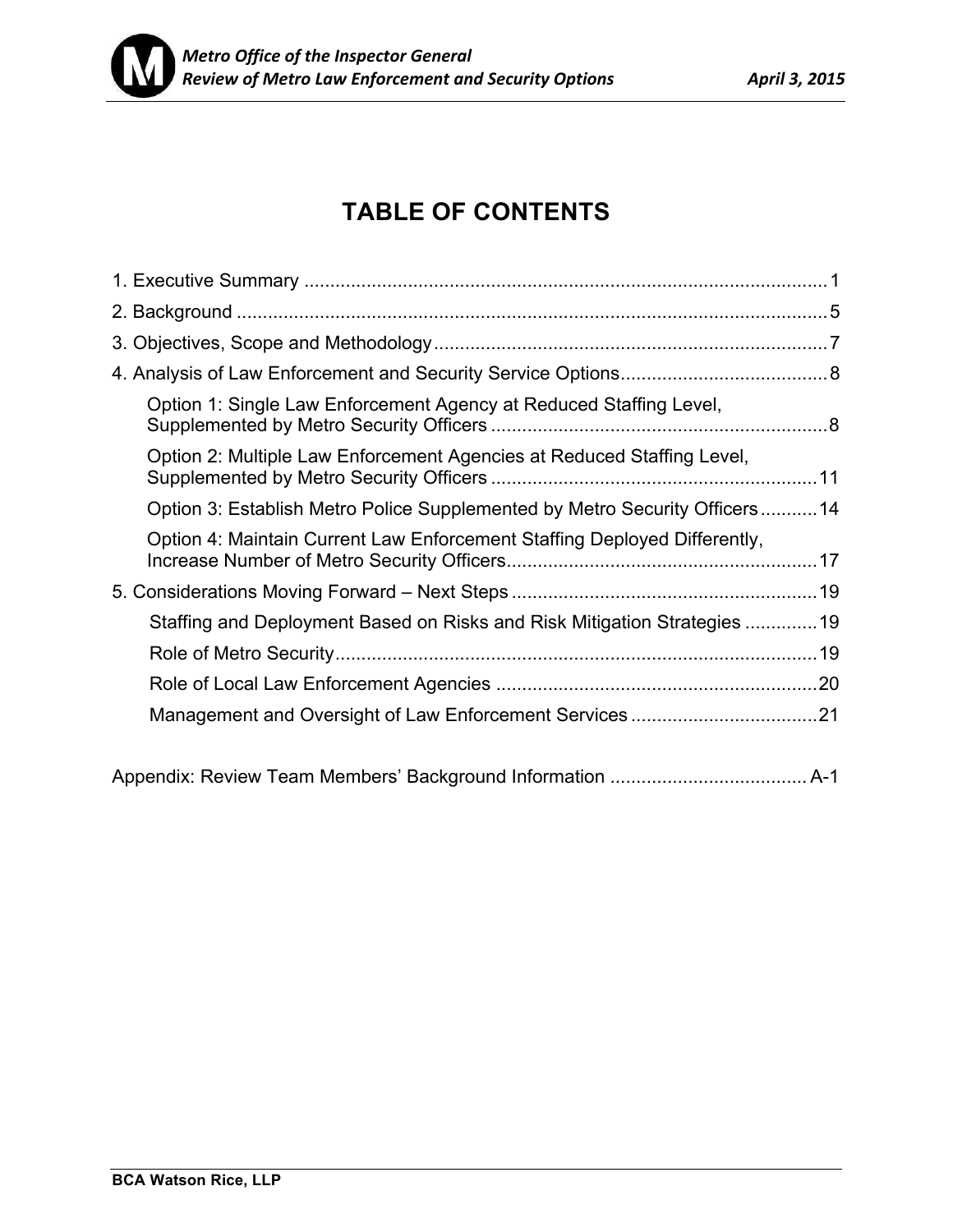

## **1. Executive Summary**

### **Background**

Metro's current contract with the Los Angeles County Sheriff's Department (LASD) includes personnel at a total annual cost of \$88.7 million. Current sworn staffing is budgeted at 468 positions, with 425 actual filled sworn positions. Civilian or professional staffing is currently budgeted at 176, with 138 actual filled staff positions. (The civilian positions include 106 budgeted security assistant (fare enforcement) positions, with 89 actual filled security assistant positions.)

Metro also directly employs transit security officers to provide security over Metro facilities. Metro is in the process of developing and issuing a request for proposals (RFP), selecting and awarding a contract for the law enforcement and security services currently provided by the LASD. In January 2015, Metro staff presented information on three potential options on the structure for the future law enforcement and security services during a briefing of the Board staff. During this meeting the Board staff identified a fourth potential option.

### **Objective and Scope**

The objective and scope of work for this project was to examine four options for providing law enforcement and security services to the Metro system. Three of the options were presented to the Board staff and the Ad Hoc Transit Policing Committee in January 2015, and Board staff added the fourth option.

As Metro continues to expand its services and the perception of safety and good order continue to be a concern to the Board, the customers and the employees, important decisions need to be made relative to the best way to provide for law enforcement and security.

### **Analysis of Security Service Options**

The options were presented with preliminary cost estimates made by Metro staff that allowed some comparison based on the financial implications of the various options. However, those cost estimates need to be more fully vetted to ensure they contain accurate cost information including ancillary or hidden costs that may accrue over the length of the contract. In addition, the analysis was based on the average in-service staffing by LASD rather than the total number of LASD staff so an appropriate cost comparison was problematic. Cost should always be a consideration when deciding the ultimate security and policing strategy, however, it should not be the deciding factor.

Transit agencies throughout the country use various policing strategies to provide for the safety and security of their employees and customers. Some have their own dedicated police forces and others use their city police department to police the system when no jurisdictional issues are of concern. Others use a hybrid system of local police and security officers while some contract out the entire security policing function to private security officers. There is no one model that can be used as a comparison for the LA Metro system. Each system has developed their policing strategy over time based on historical precedence and the political environment at any given time.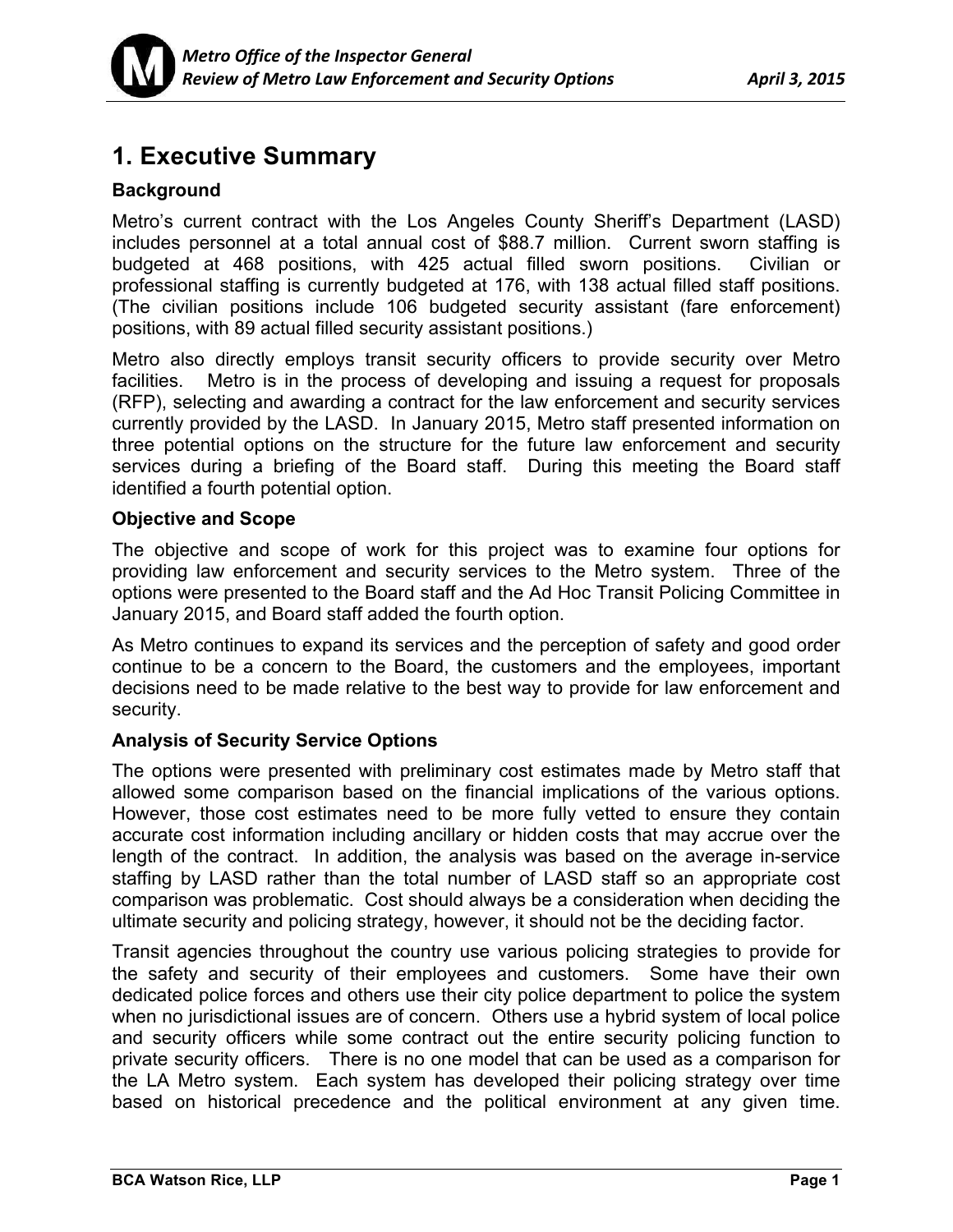

Regardless, most, if not all, rely on cooperation of local law enforcement agencies to respond to incidents that require immediate police action.

The discussions that follow are based on the consultants' collective experience and understanding of current LASD staffing levels. Based on industry best practices the reduction in law enforcement staffing levels in the three options presented by Metro staff would not be appropriate given the size of the Metro transit system, both in ridership and geographical area covered.

The following summarizes our perspectives of the four options presented to and discussed by Board staff.

- *Option 1* proposes using a single law enforcement agency to police the system, reducing the number of sworn officers and deploying additional LA Metro security to provide a visible presence on the system. While we do not recommend reductions in sworn officer staffing levels based on the need to provide law enforcement coverage and response, the assignment of security officers that fall under the direction of Metro staff could provide a visible presence that would allow for the perception of enhanced security.
- *Option 2* proposes using multiple law enforcement agencies to police the system, with sworn staffing below what is currently provided. The management and oversight of this option would be difficult to maintain. It would divide the entire system in a number of contracts that must be managed separately. This would not be practicable nor would it provide a consistent level of security throughout the system. That being said, the contracting out of some of the service areas (e.g., Los Angeles, Long Beach, Pasadena) should not be totally discounted. Metro should also maximize the use of basic services that should be provided at no cost by local law enforcement agencies.
- *Option 3* proposes the creation of a distinct police force dedicated to Metro. This option would require large startup costs over an extended period of time. It would also limit the involvement of the specialized assets and training that a larger law enforcement agency has to offer. Ongoing recruitment, training and equipment costs make this option impractical. It should be pointed out that this option was originally used to police the Metro system and was abandoned several years ago.
- *Option 4* maintains current sworn officer staffing levels and augments them with Metro security. In order to implement a full community and operational policing strategy for the Metro system, the current level of sworn officers could be revised based on risk, staffing, and deployment analysis. Further research and data analysis would be necessary to determine the optimum number and mix of personnel. This option is the most reasonable from a system safety perspective of the four options.

With an appropriate deployment and community policing strategy and operational strategies for buses and rail in place, the current model of a single law enforcement agency being supplemented by Metro security staff seems to be the most viable option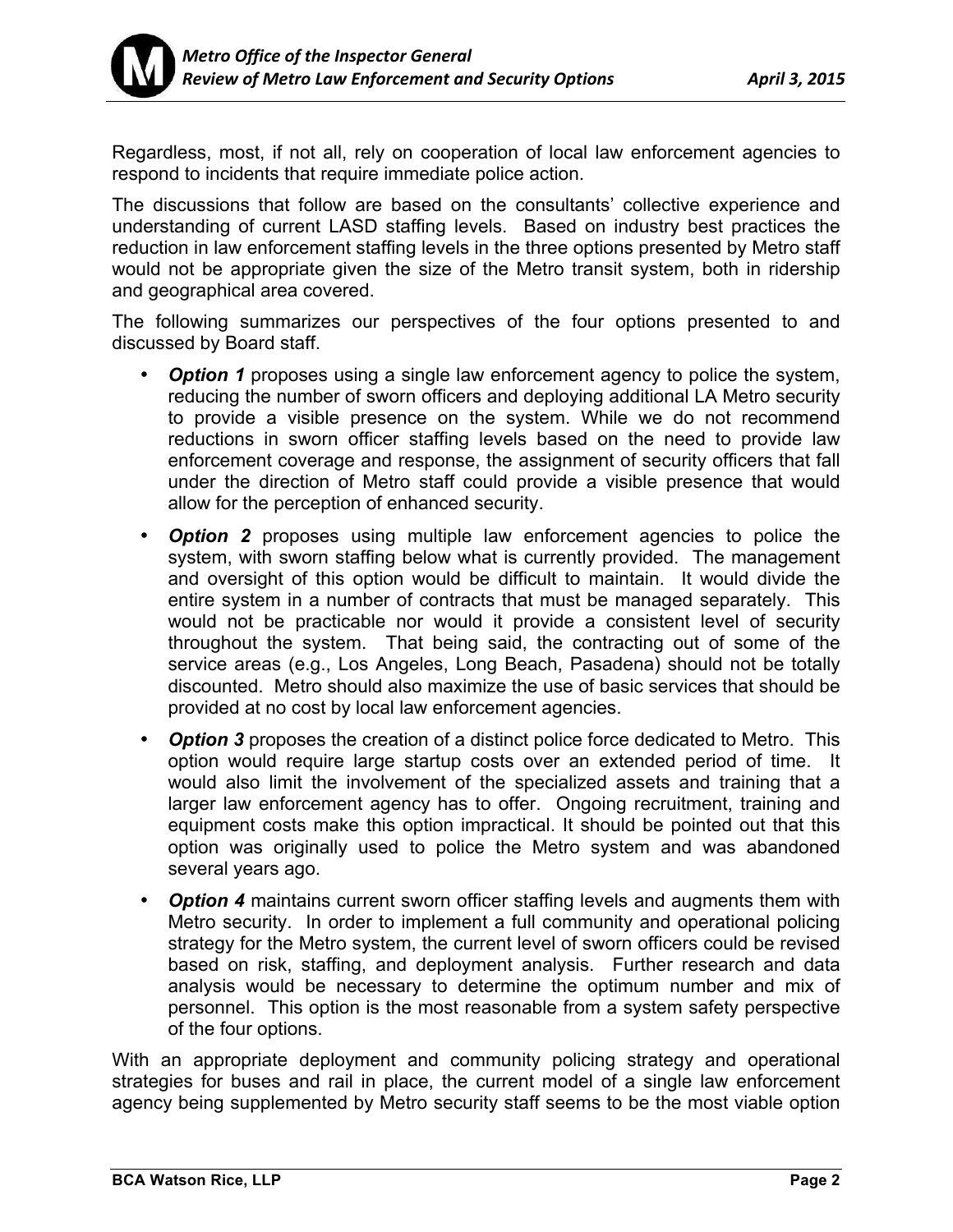

to provide security for LA Metro. Financial considerations notwithstanding, it would appear to be the most effective strategy as the system continues to expand.

Metro staff needs to ensure that they have input into the deployment strategy of LASD personnel and deployment of Metro security personnel. This input, combined with continual oversight and effective management and coordination are crucial to the success of the next contract.

### **Considerations Moving Forward**

The following are key realities and issues that should be considered, discussed, and resolved to the extent possible to most effectively move forward.

- *Current Staffing and Deployment* of services provided by LASD have evolved over time and are not based on an in-depth analysis of workload (crime, calls for service, coverage, etc.) or the risks and risk mitigation strategies needed to address those risks. Moving forward, conducting an in-depth analysis of workload, a risk assessment, identifying risk mitigation strategies, and identifying the staffing and deployment needs and approach to implement these strategies should be accomplished to provide a foundation for evaluating future options, and to arrive at the optimum number and mix of law enforcement and security personnel.
- **The Role of Security Officers** is to provide a visible deterrence, as well as to observe and report any unlawful activity to law enforcement. Metro security officers are not sworn or certified law-enforcement officers and do not have authority to detain or arrest. They cannot be responsible for responding to law enforcement incidents. While Metro security officers may play an effective role in expanded fare enforcement efforts, replacing large numbers of sworn law enforcement personnel with security personnel would likely result in a severe reduction in the level of public safety and security within the system and slower response times to incidents throughout the system.
- *Local Law Enforcement Agencies* have a responsibility to provide basic services to Metro buses and trains within their jurisdictions consistent with the service provided to all others within their jurisdictions. Metro should not have to contract with these agencies for these basic services, but may choose to contract for dedicated or supplemental resources from local agencies. It is important that Metro and local jurisdictions understand that the current staffing provided by LASD can in no way provide complete police coverage of the transit system spread over many square miles, particularly with regard to buses. Local law enforcement should provide first response unless a Metro contracted law enforcement unit is nearby.
- **Management and Oversight** of law enforcement services is key to the safety and security of the Metro system regardless of the structure. Establishing short and long-term priorities for law enforcement services is a critical role for Metro management. The current contract provides opportunities for Metro to accomplish this, including development of the bus and rail policing strategies with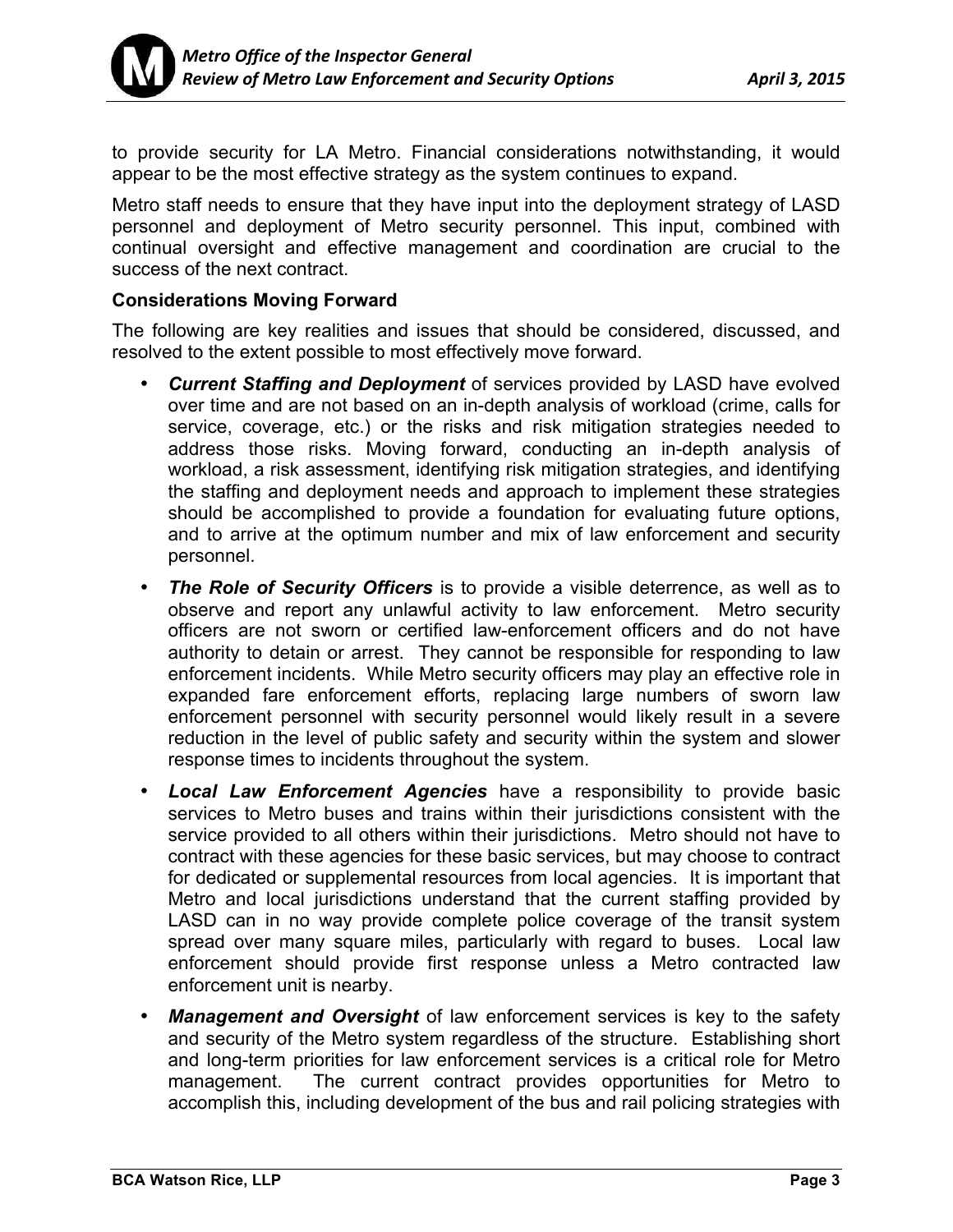

the contracted law enforcement agency, which should provide specific guidance on how the contracted law enforcement agency will use its resources to impact priority problems on the transit system. Directing actual law enforcement personnel and resources will not be effective until priorities are clearly identified and communicated.

### **Recommended Next Steps**

The following are the next steps we recommend be taken by Metro management to most effectively move forward:

- Conduct an in-depth analysis of workload, a risk assessment, risk mitigation strategies, and the staffing and deployment needs and approach to implement these strategies to provide a foundation for evaluating future options, and to arrive at the optimum number and mix of law enforcement and security personnel.
- Work with local law enforcement agencies to identify the level of basic services these agencies can provide to Metro buses and trains within their jurisdictions consistent with the service provided to all others within their jurisdictions. Develop agreements with these agencies to both improve service to Metro and reduce the need for contracted law enforcement services.
- Regarding the timing for selecting future law enforcement contract services, either:
	- o Extend the current law enforcement services contract until such time as the in-depth analysis of workload, risk assessment, risk mitigation strategies, and the staffing and deployment needs and approach to implement these strategies is completed, or
	- o Issue the Request for Proposals (RFP) for law enforcement services assuming continuation of the current service levels, with the caveat that the level of services would be adjusted upon completion of the risk assessment and staffing and deployment analysis.
- Clearly define the appropriate role for Metro security personnel based on their level of authority, and ensure training, weaponry, and equipment is consistent with that role.
- Establish short and long-term priorities for law enforcement services and develop an effective means of providing oversight to ensure contract services are provided consistent with these priorities.
- If budget constraints dictate that the budget for law enforcement services be reduced, request the LASD to provide options and impact for varying levels (10%, 20% 30%) of budget reductions.
- Continue to move forward on implementation of the recommendations made in the LASD Contract Audit and the APTA Peer Review issued in 2014.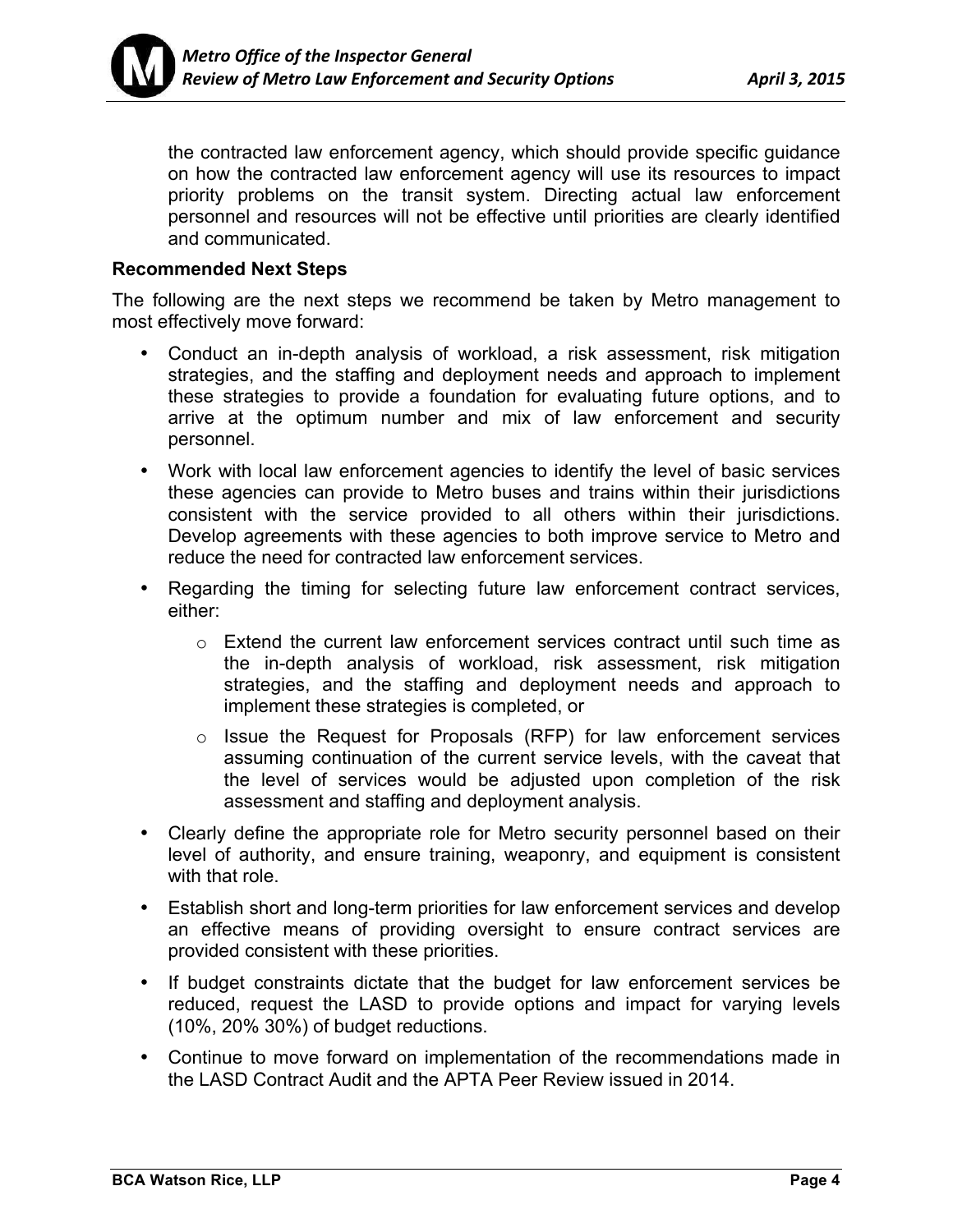

# **2. Background**

The Los Angeles County Metropolitan Transportation Authority (Metro) contracted with the Los Angeles County Sheriff's Department (LASD) to provide Metro with transit law enforcement services on July 1, 2009. The initial contract was for 3 years, and provided for a renewal for two additional years. The contract has been extended to cover the current fiscal year, at a total annual cost of \$88.7 million. Under this extension, current sworn staffing is budgeted at 468 positions, with 425 actual filled sworn positions. Civilian or professional staffing is currently budgeted at 176, with 138 actual filled staff positions. (The civilian positions include 106 budgeted security assistant (fare enforcement) positions, with 89 actual filled security assistant positions.)<sup>1</sup>

Metro also directly employs transit security officers. Metro Security's primary role is to provide security for Metro facilities. This includes the Gateway Building, parking lots, bus division facilities, and similar operations. It also includes providing security over Metro revenue collection and cash counting operations. In these roles, Metro Security has the role of providing a visible deterrence, as well as to observe and report any unlawful activity to law enforcement.

Metro is in the process of developing and issuing a request for proposals (RFP), selecting and awarding a contract for the law enforcement services currently provided by the LASD. In January 2015, Metro staff presented the Board staff with information on three potential options on the structure for the future law enforcement contract. During this meeting the Board staff identified a fourth potential option. These options are:

- Option 1. Use a single law enforcement agency to allocate police officers/deputies as guided and defined by Metro. Reduce the number of sworn officers, and direct deployment of Metro employed Transit Security Officers (TSOs) to conduct fare checks and increase safety presence.
- Option 2. Use multiple law enforcement agencies as guided and defined by Metro. Reduce the number of sworn officers, and direct deployment of Metro employed TSOs to conduct fare checks and increase safety presence.

 $\overline{a}$ 

 $1$  LASD Full Time Equivalent (FTE) Staffing and Minutes of Service Provided - The contracting and billing approach used by the LASD is based on providing and billing for line level units of service. Examples include a 40-hour one-deputy unit, a 56-hour two-deputy unit. The amount of line level service units contracted for is developed into a staffing plan, which includes the number of full-time equivalent (FTE) LASD personnel needed to both provide the line level units, and to provide the management, supervision, and support for these units. The FTE staffing in the current LASD contract extension includes a total of 468 budgeted FTE sworn positions, and a total of 176 budgeted professional or civilian FTE positions. The contract requires the LASD to provide the contracted service units (tracked and billed in minutes) rather than the FTE employees. In this way, the service is intended to be consistent, regardless of vacancies within the FTE staffing due to turnover, extended sick time, or workers compensation absences. It is also important to note that law enforcement services are provided 24 hours each day, 7 days a week, and 365 days each year. As a result, the actual number of sworn staff on duty at any given time will range from about 140 to 180 sworn personnel.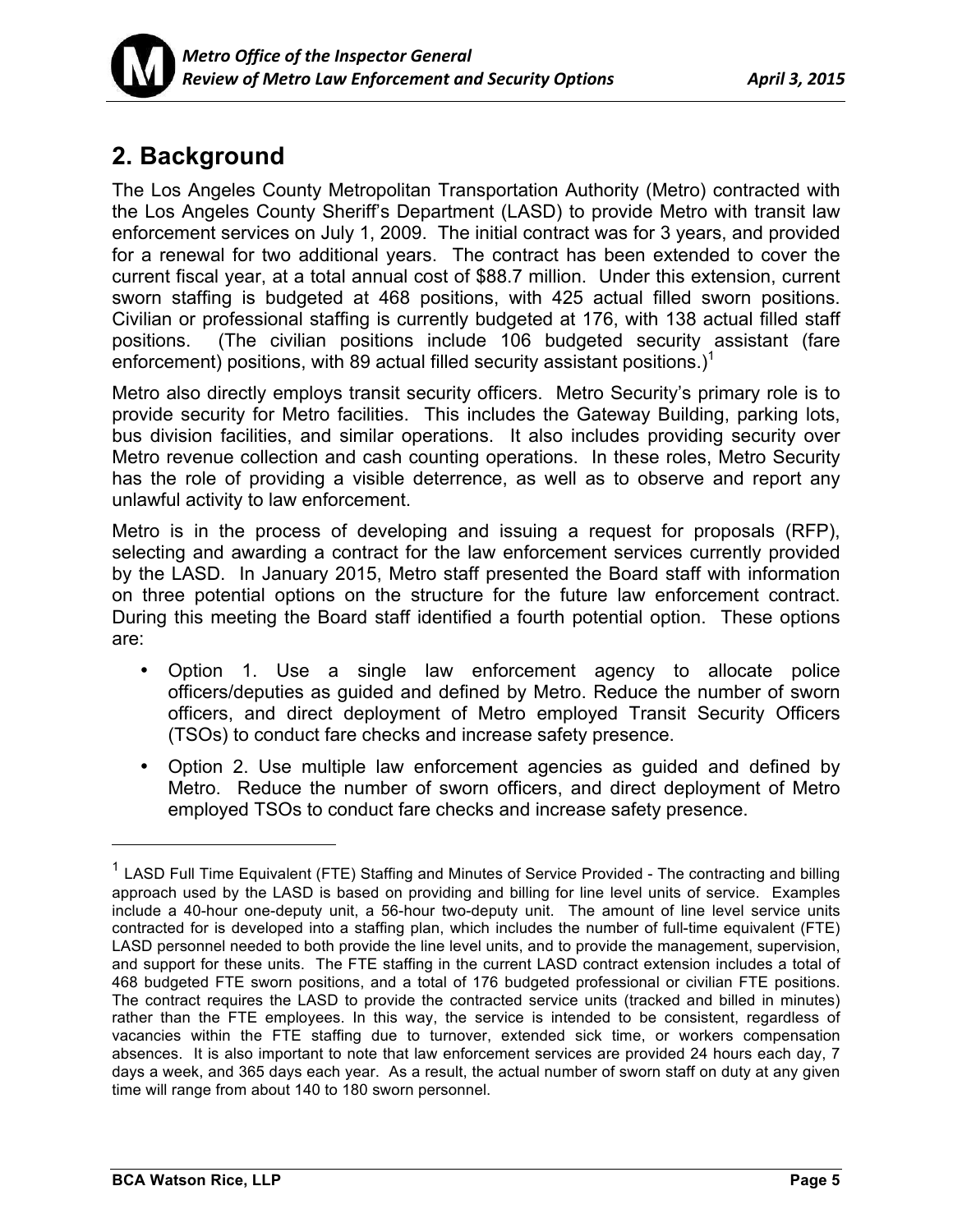

- Option 3. Use only Metro police and TSOs. Allocation of security staff established by Metro.
- Option 4. Maintain the same level of sworn officers, but deploy them differently to enhance security; and increase the number of Metro TSOs. (Note: this option was not presented by Metro staff, but was developed through Board staff discussion.)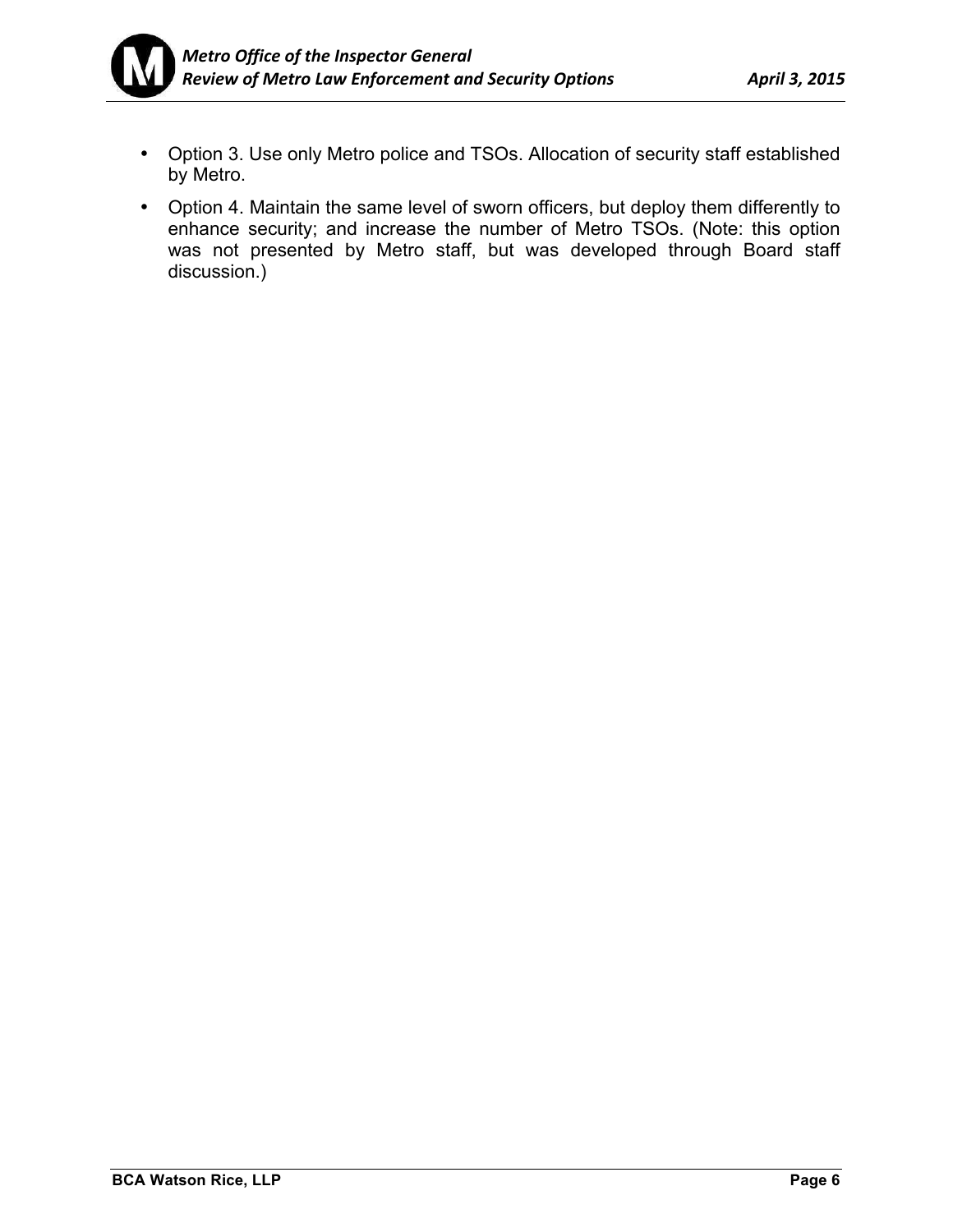# **3. Objectives, Scope and Methodology**

The objective of this review was to evaluate the four options discussed during the January 2015 Board staff briefing regarding the Metro Law Enforcement Services Contract as outlined in the Statement of Work provided by Metro Office of the Inspector General. The Statement of Work for this review specifically required the following tasks be completed:

- A. Review relevant portions concerning deployment and staffing only of:
	- 1. Audit report on the LASD contract
	- 2. Transit Community Policing Plan prepared by LASD
	- 3. APTA peer review report on transit security
	- 4. Power point on Metro Security Contract
- B. Interview (via telephone/webcam):
	- 1. LASD management, and
	- 2. Metro management and other appropriate staff, and
	- 3. Other persons who might have information or input helpful to the analysis.
- C. Analyze the four options concerning deployment and staffing discussed above and as set forth in Metro Staff's presentation, and any other options that the consultant might recommend for the future Metro Security Contract considering the following:
	- Consistent with industry and/or APTA best practices,
	- Consultant's experience and expertise with transit community policing,
	- Maximizing security and safety while achieving efficiency and cost effectiveness,
	- Providing effective and efficient bus security and safety, and
	- Recommendations and findings made in the audit report on the LASD contract and the APTA peer review report.
- D. Provide a written analysis of the pros and cons of each security contract Option analyzed in terms of deployment, staffing (i.e., ratio of law enforcement to Metro transit security), and use of one or multiple law enforcement entities, and recommend which option would provide the best path forward considering the areas described in Section C above.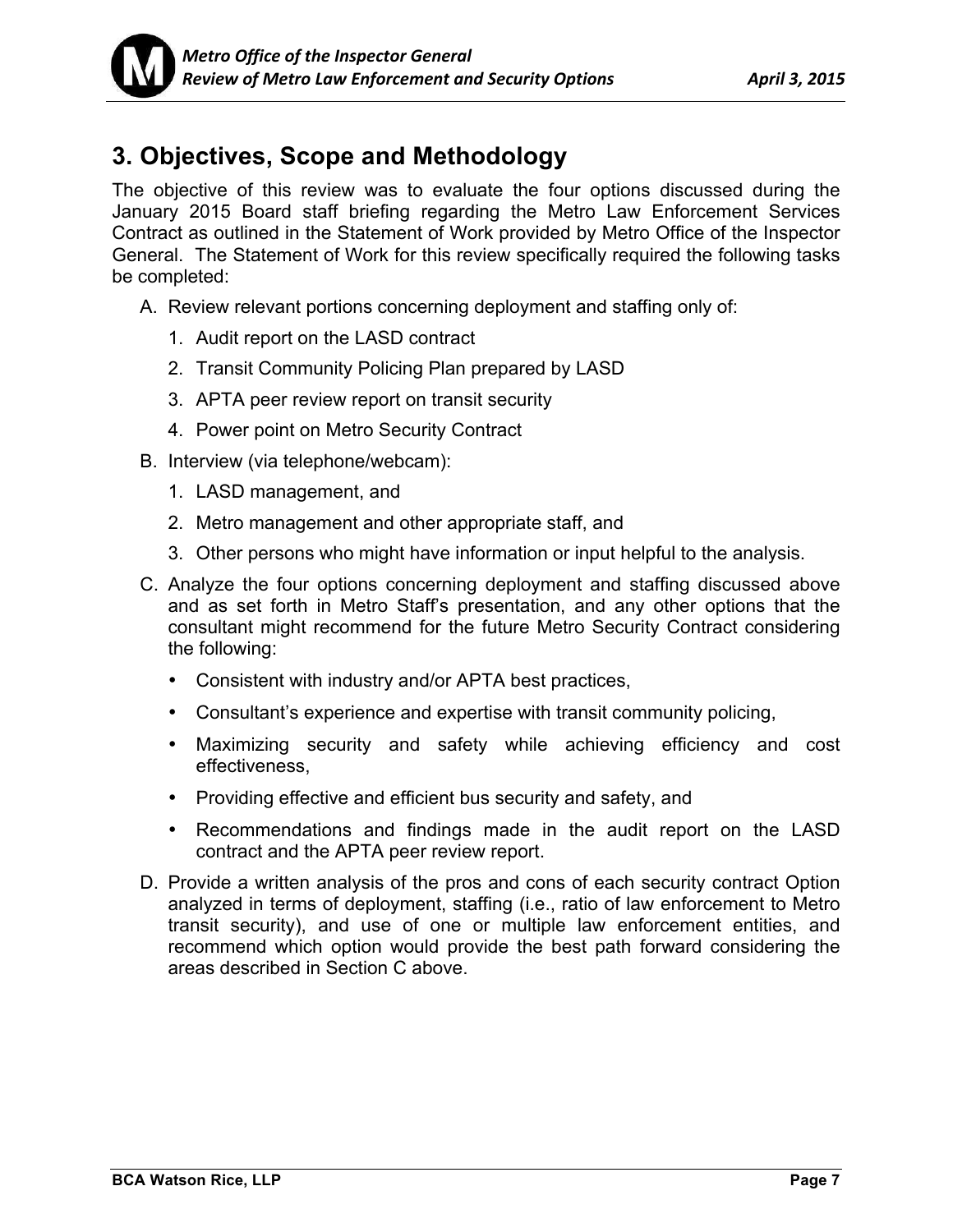

## **4. Analysis of Law Enforcement and Security Service Options**

Below we provide our analysis of the four options presented and discussed at the January Board staff meeting. This discussion includes an overview of each, as well as analysis of each using the following five criteria:

- Law Enforcement Response and Service Effectiveness
- Control and Oversight over Service Delivery
- Fare Enforcement Effectiveness
- Legal Liability Potential

### **Option 1: Single Law Enforcement Agency at Reduced Staffing Level, Supplemented by Metro Security Officers**

This option increased the level of non-law enforcement security coverage, especially to the bus system. This was accomplished by reducing the number of sworn personnel currently being provided by the LASD. Metro Security staffing would be increased. These Metro Security personnel would be deployed throughout the bus and rail system in teams with supervision by Transit Security Sergeants.

| <b>Exhibit 1</b><br><b>Option 1: Advantages and Disadvantages</b>  |                                                                                                                                                                                  |                                                                                                                                                                                                                               |  |
|--------------------------------------------------------------------|----------------------------------------------------------------------------------------------------------------------------------------------------------------------------------|-------------------------------------------------------------------------------------------------------------------------------------------------------------------------------------------------------------------------------|--|
| <b>Criteria</b>                                                    | <b>Advantages</b>                                                                                                                                                                | <b>Disadvantages</b>                                                                                                                                                                                                          |  |
| Law Enforcement<br>Response and<br>Service<br><b>Effectiveness</b> | Deployment of sworn personnel<br>by Division could improve<br>system coverage.                                                                                                   | Reduction in the level of law<br>enforcement personnel staffing<br>and deployment would have a<br>substantial negative impact on<br>the ability to respond to and<br>address incidents or crimes<br>throughout the system.    |  |
|                                                                    |                                                                                                                                                                                  | It is unlikely the contract law<br>enforcement agency would<br>accept responsibility for<br>providing the current level of law<br>enforcement services to the<br>Metro system with the reduced<br>staffing levels.            |  |
| Control and<br>Oversight over<br><b>Service Delivery</b>           | Metro would exercise increased<br>control and oversight over the<br>fare enforcement efforts and<br>outcomes through direct<br>authority over added Metro<br>Security personnel. | The security and law<br>enforcement personnel deployed<br>throughout the system would be<br>divided or split between two<br>organizations, each with their<br>own independent organization<br>structure and chain of command. |  |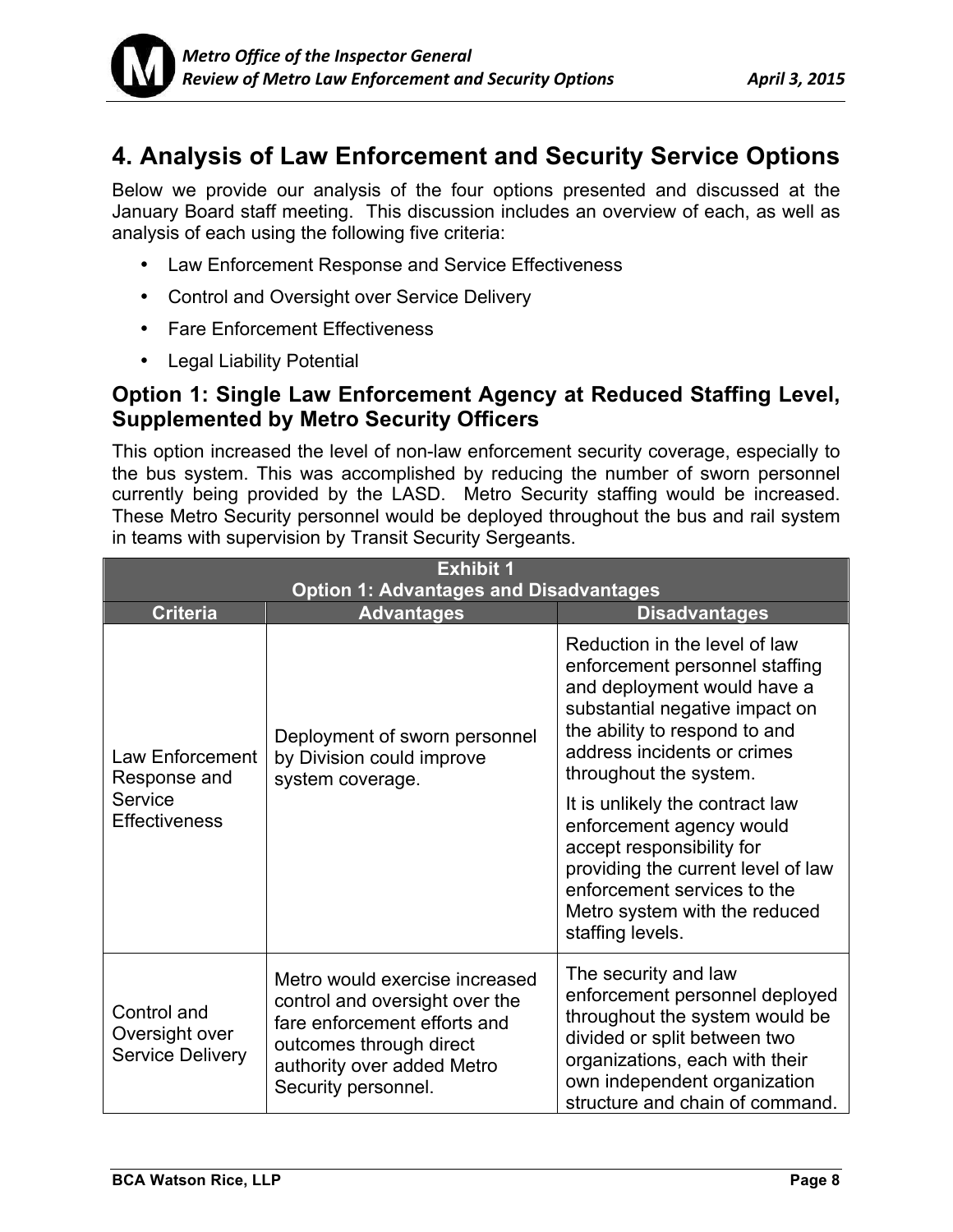

| <b>Exhibit 1</b><br><b>Option 1: Advantages and Disadvantages</b> |                                                                                                                                                                                                                                                                                                                                                                                                                        |                                                                                                                                                                                                                                                                                                                                                                                                                                                                                                                                                                                                                                       |
|-------------------------------------------------------------------|------------------------------------------------------------------------------------------------------------------------------------------------------------------------------------------------------------------------------------------------------------------------------------------------------------------------------------------------------------------------------------------------------------------------|---------------------------------------------------------------------------------------------------------------------------------------------------------------------------------------------------------------------------------------------------------------------------------------------------------------------------------------------------------------------------------------------------------------------------------------------------------------------------------------------------------------------------------------------------------------------------------------------------------------------------------------|
| <b>Criteria</b>                                                   | <b>Advantages</b>                                                                                                                                                                                                                                                                                                                                                                                                      | <b>Disadvantages</b>                                                                                                                                                                                                                                                                                                                                                                                                                                                                                                                                                                                                                  |
|                                                                   |                                                                                                                                                                                                                                                                                                                                                                                                                        | Command, control, and<br>coordination of personnel in the<br>field would be more complicated<br>and difficult.                                                                                                                                                                                                                                                                                                                                                                                                                                                                                                                        |
| Fare<br>Enforcement<br>Service<br><b>Effectiveness</b>            | The role of the Metro Security<br>Officers would be limited to<br>providing a sense of security<br>within the system through their<br>presence, observing and<br>reporting to law enforcement any<br>incidents or issues requiring law<br>enforcement, and performing<br>fare enforcement activities.<br>Given this, the level of fare<br>enforcement and effectiveness<br>would likely be substantially<br>increased. | To be effective, Security Officers<br>would need to be empowered<br>with some sort of fare<br>enforcement authority, which will<br>require some type of lengthy<br>administrative action to occur<br>(e.g. legislation, board approval,<br>union negotiations, etc.). These<br>actions will be time consuming<br>and may have political<br>implications.<br>Security personnel would not be<br>permitted to issue penal code<br>based citations to minors unless<br>the law is changed, resulting in<br>fewer citations for minors.<br>Currently only law enforcement<br>personnel can issue penal code<br>based citations to minors. |
| <b>Legal Liability</b><br>Potential                               | <b>None</b>                                                                                                                                                                                                                                                                                                                                                                                                            | <b>Metro Security Officers might</b><br>appear to the public to be able to<br>respond to crimes in progress<br>and other law enforcement<br>incidents, without having the<br>authority to provide that<br>response. Metro Security<br>Officers, to be helpful, could<br>potentially respond to such<br>incidents, resulting in liability<br>exposure for themselves and<br>Metro.                                                                                                                                                                                                                                                     |

Option 1, as presented, is not recommended. While there is potential to deploy law enforcement personnel differently and more efficiently, reduction in sworn-personnel provided by the LASD is not realistic without a severe reduction in the level of safety and security within the system. In addition, response times to incidents throughout the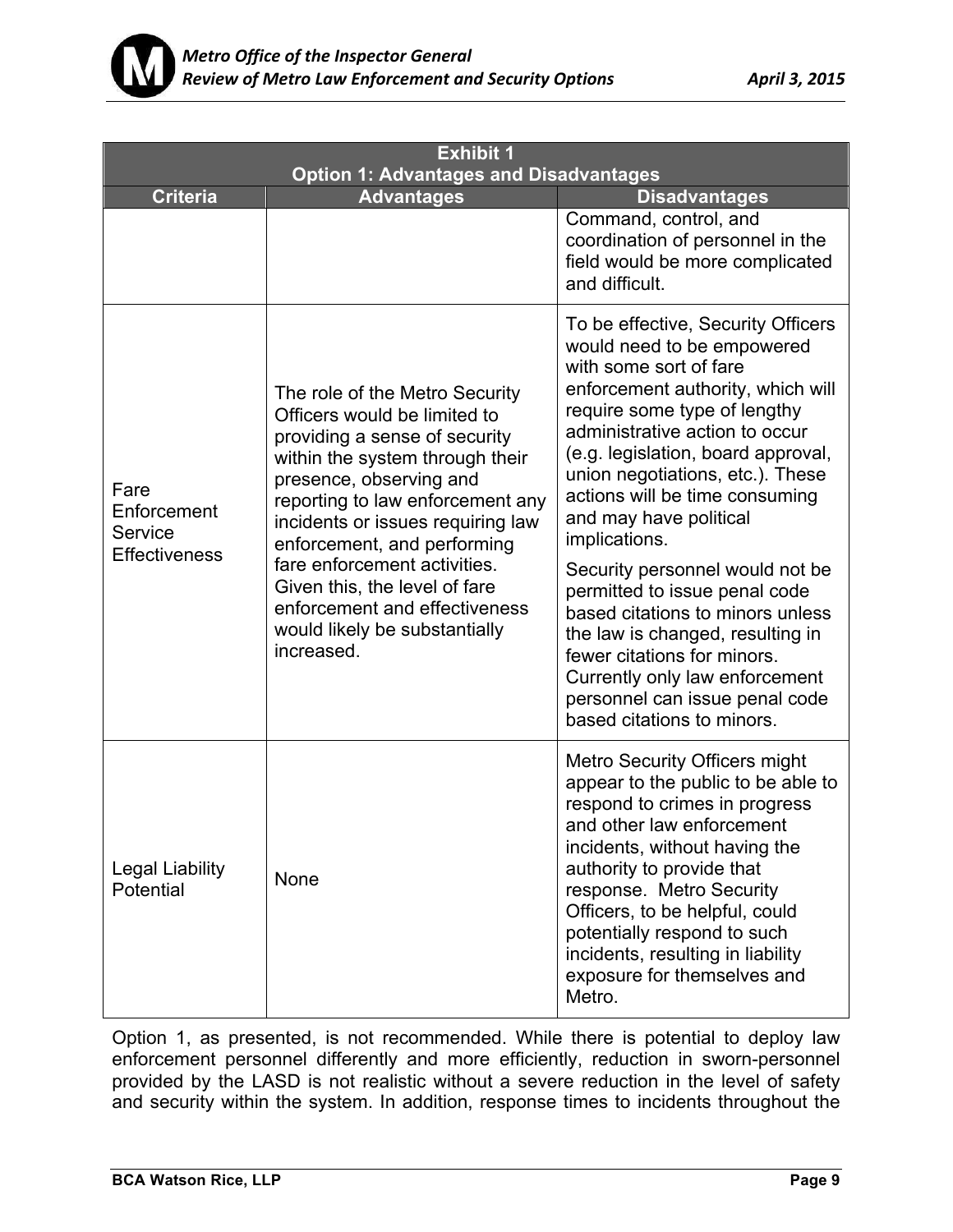

system that require a law enforcement action would likely prove to be unacceptable to the Metro Board and management.

While there may be some advantages to Metro using its own security force to handle fare enforcement and other minor infractions, (e.g. homeless, loitering, smoking, etc.); they need legal authority to conduct these types of interactions. There would also be related training and other ancillary costs that may be difficult to accurately capture for the basis of this report. Despite these costs under this option, it does allow for the deployment of Metro employees at Metro's discretion and under their direct control. More importantly, it provides additional security throughout the system.

Law enforcement personnel duties concerning fare enforcement responsibility could become secondary as a guiding metric. Fare enforcement by the law enforcement agency would then be used more as crime prevention and management strategy, rather than a revenue generating strategy.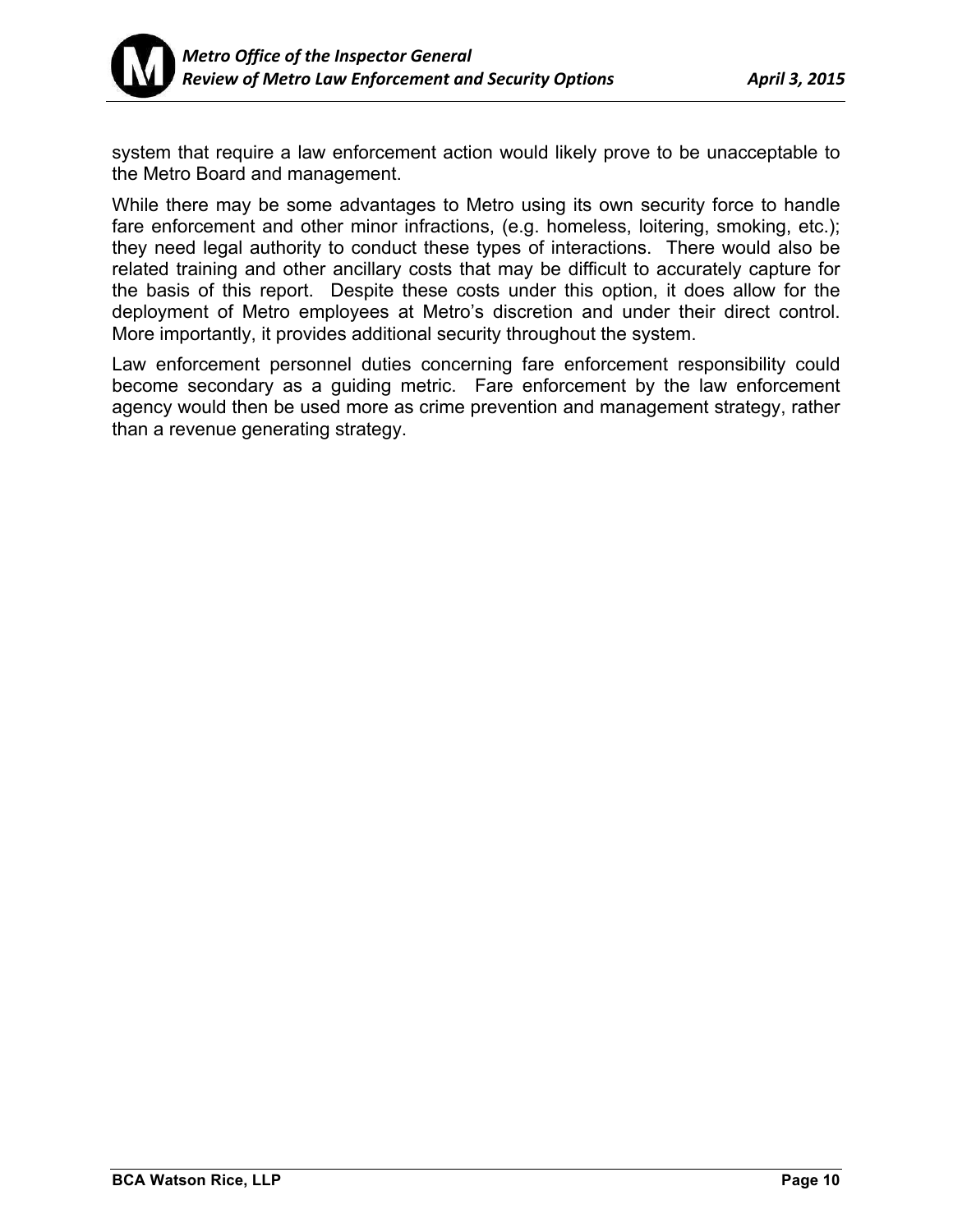

## **Option 2: Multiple Law Enforcement Agencies at Reduced Staffing Level, Supplemented by Metro Security Officers**

This option splits the law enforcement contract among multiple agencies, and increases the level of non-law enforcement security coverage, especially to the bus system. This was accomplished by reducing the number of personnel currently provided by the LASD, adding other law enforcement agency personnel, and additional transit security personnel.

| <b>Exhibit 2</b>                                                   |                                                                                                                                                                                                                                   |                                                                                                                                                                                                                                                                                                                                                                                                                                                                                                                                                                                                                                                                                                                                                                                                                     |  |
|--------------------------------------------------------------------|-----------------------------------------------------------------------------------------------------------------------------------------------------------------------------------------------------------------------------------|---------------------------------------------------------------------------------------------------------------------------------------------------------------------------------------------------------------------------------------------------------------------------------------------------------------------------------------------------------------------------------------------------------------------------------------------------------------------------------------------------------------------------------------------------------------------------------------------------------------------------------------------------------------------------------------------------------------------------------------------------------------------------------------------------------------------|--|
| <b>Criteria</b>                                                    | <b>Option 2: Advantages and Disadvantages</b><br><b>Advantages</b>                                                                                                                                                                | <b>Disadvantages</b>                                                                                                                                                                                                                                                                                                                                                                                                                                                                                                                                                                                                                                                                                                                                                                                                |  |
| Law Enforcement<br>Response and<br>Service<br><b>Effectiveness</b> | For those locations where local<br>law enforcement agencies would<br>be providing service, response<br>times might be improved due to<br>a concentration of law<br>enforcement personnel<br>dedicated to Metro in those<br>areas. | Reduction in the level of law<br>enforcement personnel staffing<br>and deployment would have a<br>substantial negative impact on<br>the ability to respond to and<br>address incidents or crimes<br>throughout the system in those<br>areas where no local law<br>enforcement agency is under<br>contract to Metro because<br>contract law enforcement<br>personnel would be spread too<br>thinly over a large geographic<br>area.<br>Law enforcement would play a<br>limited role in the overall<br>effectiveness of a community<br>policing strategy.<br>Coordination among multiple<br>organizations and clarity over<br>responsibility for response to<br>individual incidents could<br>potentially negatively impact<br>response and service.<br>It is unlikely the contract law<br>enforcement agencies would |  |
|                                                                    |                                                                                                                                                                                                                                   | accept responsibility for<br>providing dedicated law<br>enforcement services to the<br>Metro system with the staffing<br>levels outlined.                                                                                                                                                                                                                                                                                                                                                                                                                                                                                                                                                                                                                                                                           |  |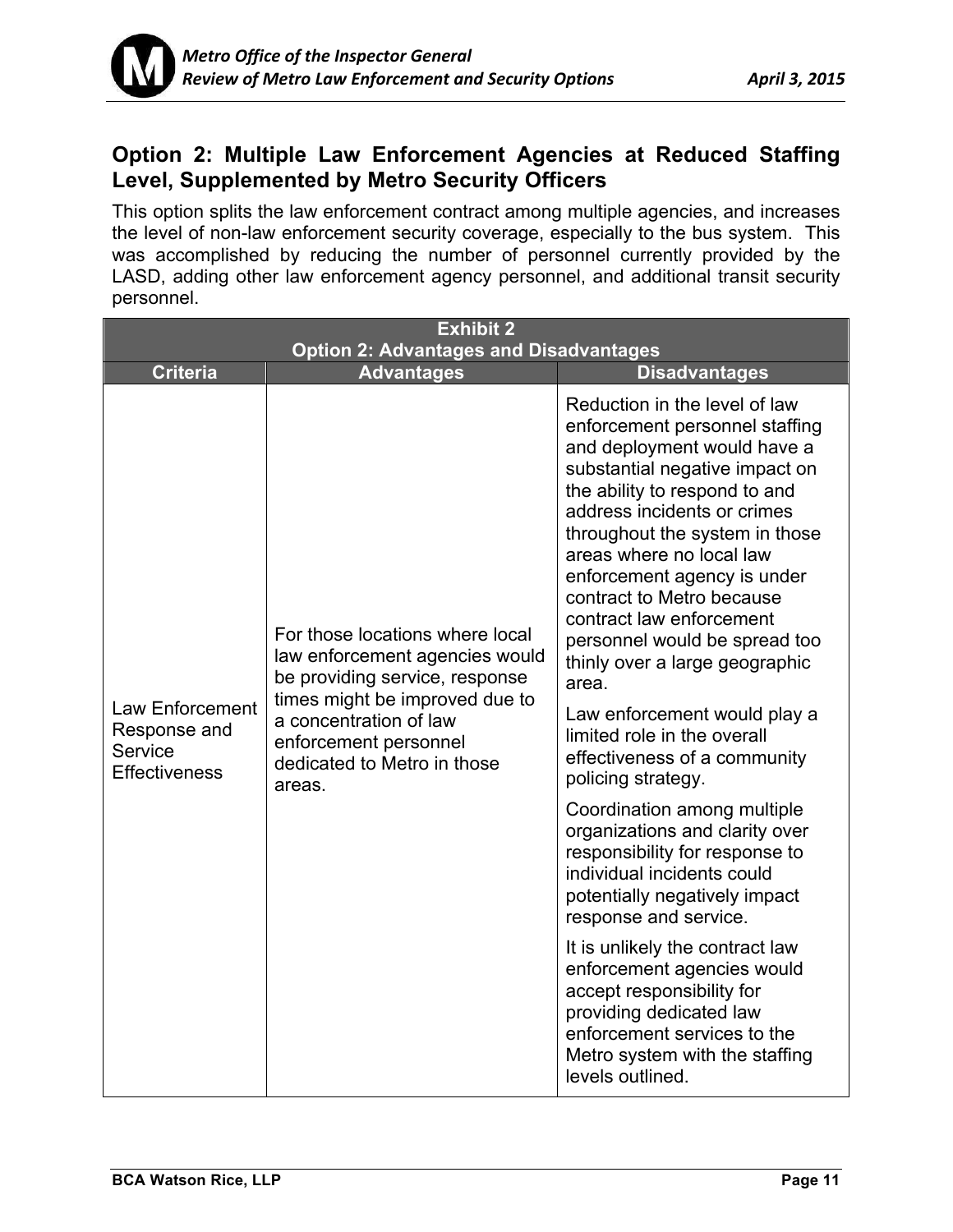

| <b>Exhibit 2</b><br><b>Option 2: Advantages and Disadvantages</b> |                                                                                                                                                                                                                                                                                                                                                                                                                        |                                                                                                                                                                                                                                                                                                                                                                                                                                                                                                                                                                                                                                       |  |
|-------------------------------------------------------------------|------------------------------------------------------------------------------------------------------------------------------------------------------------------------------------------------------------------------------------------------------------------------------------------------------------------------------------------------------------------------------------------------------------------------|---------------------------------------------------------------------------------------------------------------------------------------------------------------------------------------------------------------------------------------------------------------------------------------------------------------------------------------------------------------------------------------------------------------------------------------------------------------------------------------------------------------------------------------------------------------------------------------------------------------------------------------|--|
| <b>Criteria</b>                                                   | <b>Advantages</b>                                                                                                                                                                                                                                                                                                                                                                                                      | <b>Disadvantages</b>                                                                                                                                                                                                                                                                                                                                                                                                                                                                                                                                                                                                                  |  |
| Control and<br>Oversight over<br><b>Service Delivery</b>          | Metro would exercise increased<br>control and oversight over the<br>fare enforcement efforts and<br>outcomes through direct<br>authority over added Metro<br>Security personnel.                                                                                                                                                                                                                                       | The security and law<br>enforcement personnel deployed<br>throughout the system would be<br>divided or split among multiple<br>organizations depending on the<br>number of local law enforcement<br>agencies contracted with, each<br>with their independent<br>organization structure and chain<br>of command. Command, control<br>and coordination of personnel in<br>the field would be much more<br>complicated and difficult.                                                                                                                                                                                                    |  |
| Fare<br>Enforcement<br>Service<br><b>Effectiveness</b>            | The role of the Metro Security<br>Officers would be limited to<br>providing a sense of security<br>within the system through their<br>presence, observing and<br>reporting to law enforcement any<br>incidents or issues requiring law<br>enforcement, and performing<br>fare enforcement activities.<br>Given this, the level of fare<br>enforcement and effectiveness<br>would likely be substantially<br>increased. | To be effective, Security Officers<br>would need to be empowered<br>with some sort of fare<br>enforcement authority, which will<br>require some type of lengthy<br>administrative action to occur<br>(e.g. legislation, board approval,<br>union negotiations, etc.). These<br>actions will be time consuming<br>and may have political<br>implications.<br>Security personnel would not be<br>permitted to issue penal code<br>based citations to minors unless<br>the law is changed, resulting in<br>fewer citations for minors.<br>Currently only law enforcement<br>personnel can issue penal code<br>based citations to minors. |  |
| <b>Legal Liability</b><br>Potential                               | <b>None</b>                                                                                                                                                                                                                                                                                                                                                                                                            | Placing Security Officers in a<br>position where they appear to<br>the public to be able to provide<br>the appropriate response to<br>crimes in progress and other<br>incidents, without them having<br>the authority to provide that                                                                                                                                                                                                                                                                                                                                                                                                 |  |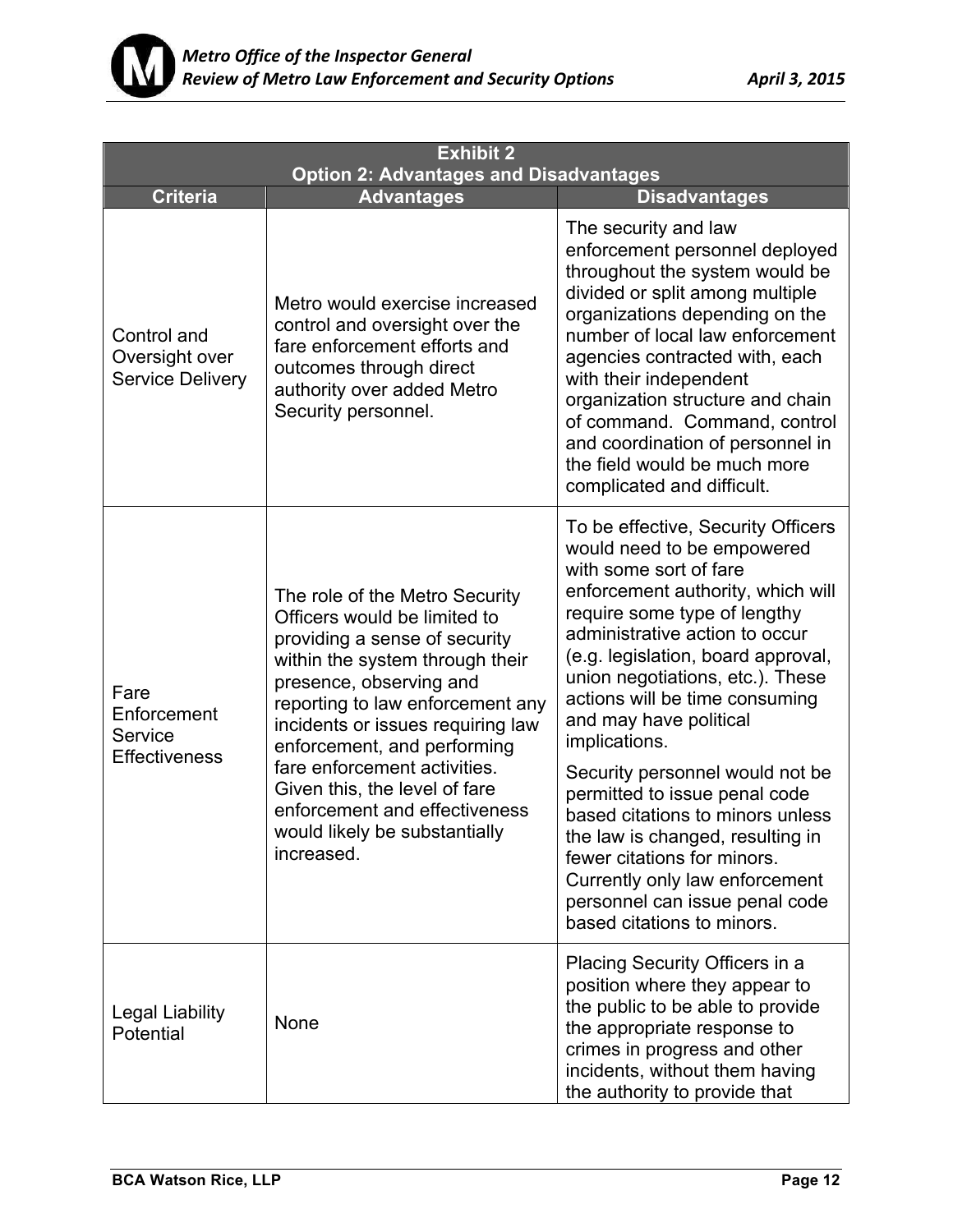

| <b>Exhibit 2</b><br><b>Option 2: Advantages and Disadvantages</b> |                   |                                                                                                                                                                                                                        |  |
|-------------------------------------------------------------------|-------------------|------------------------------------------------------------------------------------------------------------------------------------------------------------------------------------------------------------------------|--|
| <b>Criteria</b>                                                   | <b>Advantages</b> | <b>Disadvantages</b>                                                                                                                                                                                                   |  |
|                                                                   |                   | response, puts them in a very<br>difficult position. Metro Security<br>would potentially respond in a<br>manner outside their authority<br>resulting in substantial liability<br>exposure for themselves and<br>Metro. |  |

Option 2, as presented, is not recommended. There is potential to deploy law enforcement personnel differently and more efficiently. There is also potential to supplement the current contract law enforcement services with local police. However, the proposed reduction in the law enforcement services currently provided by the LASD is not realistic without a severe reduction in the level of safety within the system and unacceptable response times to incidents throughout the system.

Under this option, each law enforcement agency would be responsible for coverage in their jurisdiction and the command and control by Metro would be extremely difficult to maintain. The oversight of each individual contract will ultimately prove problematic and unmanageable. Splitting the contract between law enforcement agencies creates an environment where no one has complete ownership of the overall policing strategy. Security effectiveness becomes disjointed and accountability is difficult to maintain.

If the Metro Security force is expanded and law enforcement personnel are reduced the contract law enforcement agency could only react to some of the calls for service. It would be much more limited in undertaking proactive, problem-solving operational services and establishing a strong community policing presence. This is contrary to the current best practice in policing strategies that advocate for a more visible presence and interaction with the community.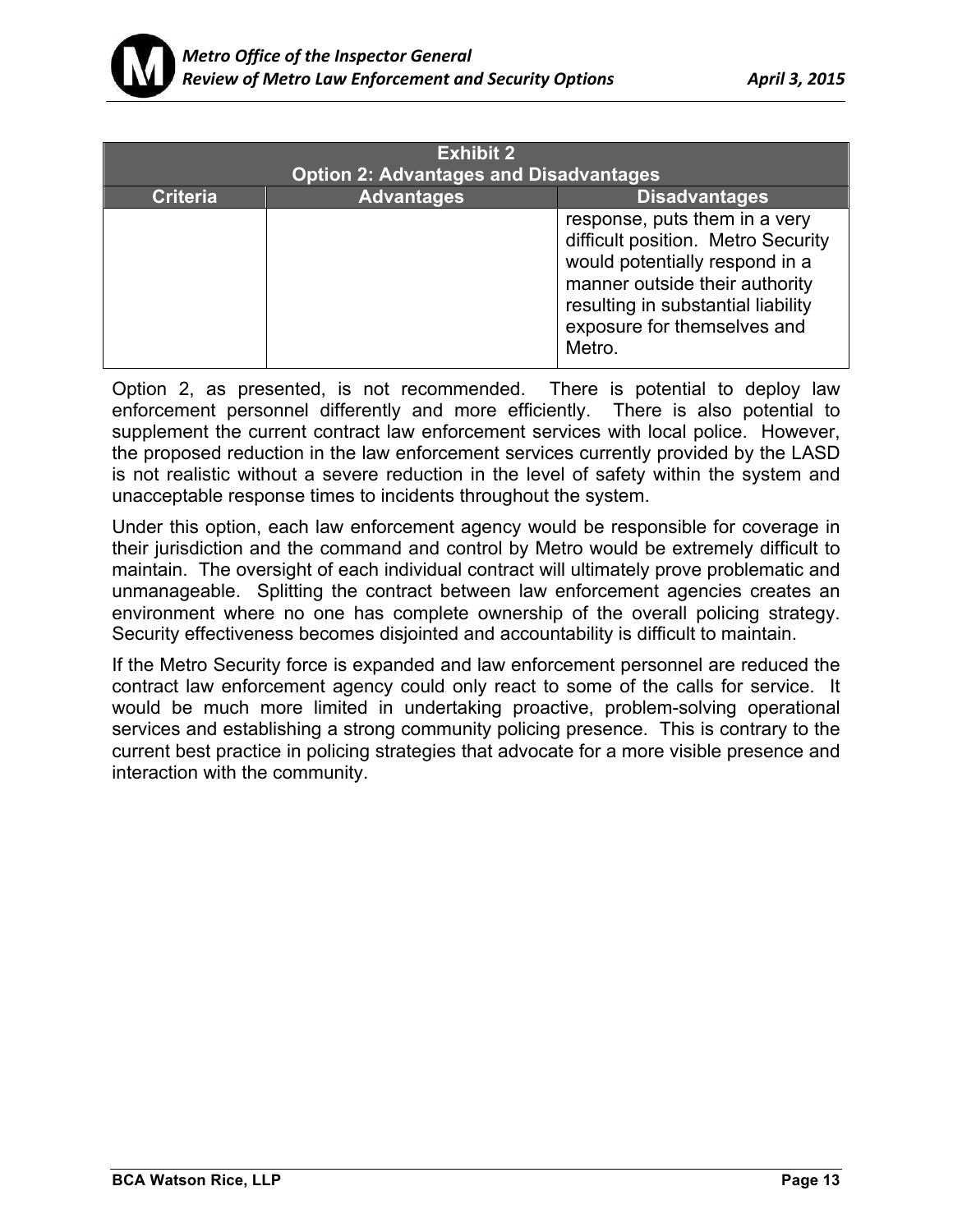## **Option 3: Establish Metro Police Supplemented by Metro Security Officers**

Under this option the Metro Police agency would be reconstituted at reduced sworn staffing levels. Law enforcement personnel would be hired as direct employees of Metro. Metro Police would be supplemented by an increase in the number of Metro Security personnel.

| <b>Exhibit 3</b><br><b>Option 3: Advantages and Disadvantages</b>  |                                                                                                                                                                                                                                                                                                                                                                                                                              |                                                                                                                                                                                                                                                                                 |  |
|--------------------------------------------------------------------|------------------------------------------------------------------------------------------------------------------------------------------------------------------------------------------------------------------------------------------------------------------------------------------------------------------------------------------------------------------------------------------------------------------------------|---------------------------------------------------------------------------------------------------------------------------------------------------------------------------------------------------------------------------------------------------------------------------------|--|
| <b>Criteria</b>                                                    | <b>Advantages</b>                                                                                                                                                                                                                                                                                                                                                                                                            | <b>Disadvantages</b>                                                                                                                                                                                                                                                            |  |
| Law Enforcement<br>Response and<br>Service<br><b>Effectiveness</b> | None                                                                                                                                                                                                                                                                                                                                                                                                                         | Significant reduction in the level<br>of law enforcement personnel<br>staffing and deployment would<br>have a substantial negative<br>impact on the ability to respond<br>to and address incidents or<br>crimes throughout the system.                                          |  |
|                                                                    |                                                                                                                                                                                                                                                                                                                                                                                                                              | Direct access to specialized<br>units such as tactical teams,<br>explosive detection assets, etc.<br>would be reduced if not<br>eliminated.                                                                                                                                     |  |
| Control and<br>Oversight over<br><b>Service Delivery</b>           | Metro would exercise increased<br>control and oversight over the<br>fare enforcement efforts and<br>outcomes through direct<br>authority over added Metro<br>Security personnel.<br>The security and law<br>enforcement personnel deployed<br>throughout the system would be<br>combined into one organization.<br>Command and control and<br>coordination of personnel in the<br>field would potentially be more<br>direct. | Metro would lose the ability it<br>currently has to remove law<br>enforcement personnel at will by<br>directing the contract law<br>enforcement agency to reassign<br>individuals. Disciplining and<br>discharging Metro Police<br>personnel could potentially be<br>difficult. |  |
| Fare<br>Enforcement<br>Service<br><b>Effectiveness</b>             | The role of the Metro Security<br>Officers would be limited to<br>providing a sense of security<br>within the system through their<br>presence, observing and<br>reporting to law enforcement any                                                                                                                                                                                                                            | To be effective, Security Officers<br>would need to be empowered<br>with some sort of fare<br>enforcement authority, which will<br>require some type of lengthy<br>administrative action to occur                                                                               |  |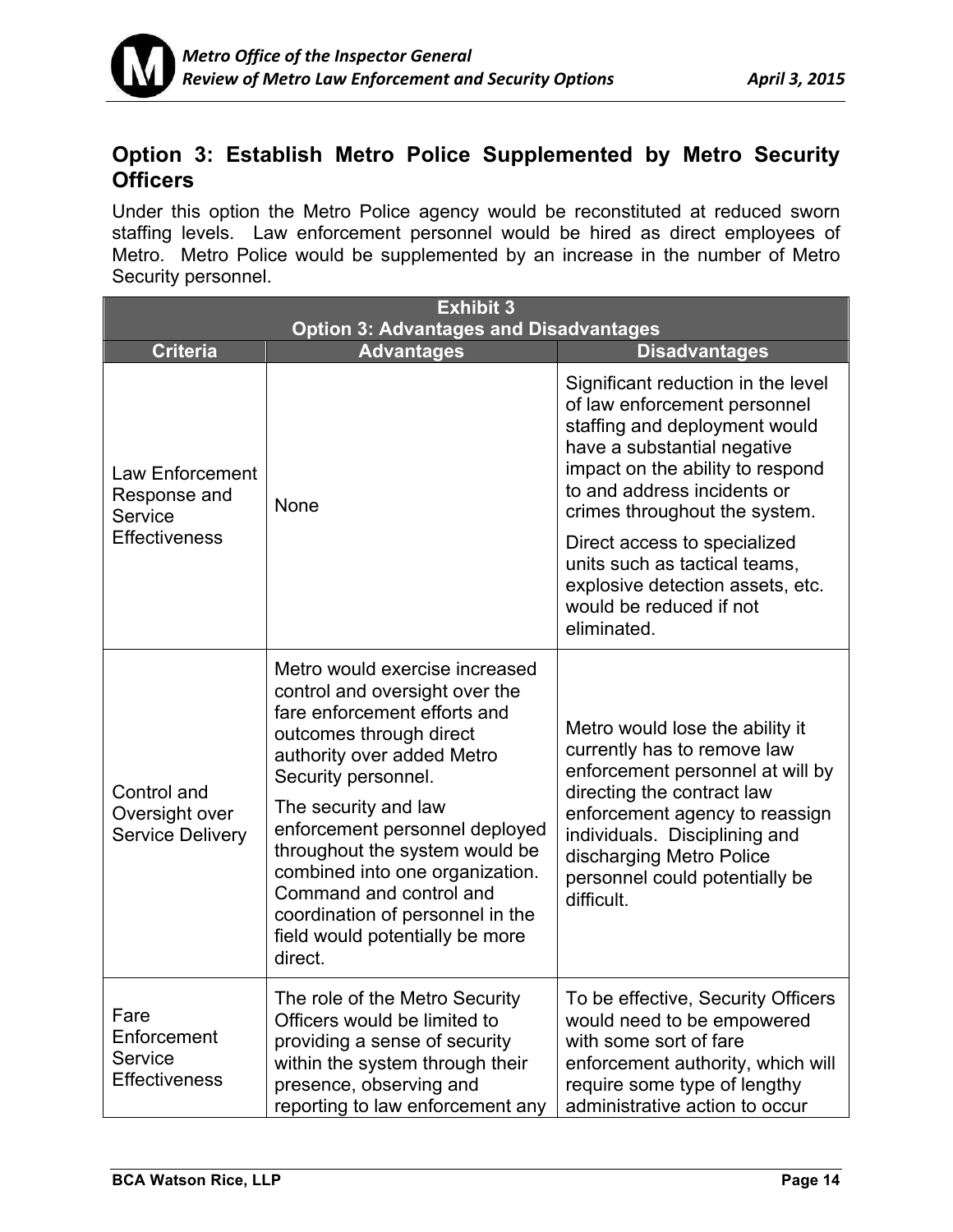

| <b>Exhibit 3</b>                              |                                                                                                                                                                    |                                                                                                                                                                                                                                                                                                                                                                                                                                                                                                                                                                                                                                                           |  |
|-----------------------------------------------|--------------------------------------------------------------------------------------------------------------------------------------------------------------------|-----------------------------------------------------------------------------------------------------------------------------------------------------------------------------------------------------------------------------------------------------------------------------------------------------------------------------------------------------------------------------------------------------------------------------------------------------------------------------------------------------------------------------------------------------------------------------------------------------------------------------------------------------------|--|
| <b>Option 3: Advantages and Disadvantages</b> |                                                                                                                                                                    |                                                                                                                                                                                                                                                                                                                                                                                                                                                                                                                                                                                                                                                           |  |
| <b>Criteria</b>                               | <b>Advantages</b>                                                                                                                                                  | <b>Disadvantages</b>                                                                                                                                                                                                                                                                                                                                                                                                                                                                                                                                                                                                                                      |  |
|                                               | incidents or issues requiring law<br>enforcement, and performing<br>fare enforcement activities.<br>Given this, the level of fare<br>enforcement and effectiveness | (e.g. legislation, board approval,<br>union negotiations, etc.). These<br>actions will be time consuming<br>and may have political<br>implications.                                                                                                                                                                                                                                                                                                                                                                                                                                                                                                       |  |
|                                               | would likely be substantially<br>increased.                                                                                                                        | Security personnel would not be<br>permitted to issue penal code<br>based citations to minors unless<br>the law is changed, resulting in<br>fewer citations for minors.<br>Currently only law enforcement<br>personnel can issue penal code<br>based citations to minors.                                                                                                                                                                                                                                                                                                                                                                                 |  |
| <b>Legal Liability</b><br>Potential           | <b>None</b>                                                                                                                                                        | Metro Police under this option<br>would have the authority to<br>address law enforcement issues.<br>However, this option relies<br>heavily on the presence of Metro<br>security officers. Placing<br>security officers in a position<br>where they appear to the public<br>to be able to provide the<br>appropriate response to crimes<br>in progress and other incidents,<br>without them having the authority<br>to provide that response, puts<br>them in a very difficult position.<br>Metro Security would potentially<br>respond in a manner outside<br>their authority resulting in<br>substantial liability exposure for<br>themselves and Metro. |  |

Option 3, as presented, is not recommended. The level of Metro Police staffing presented would be lower than the level currently provided by LASD under contract. This reduction in law enforcement services provided is not realistic without a severe reduction in the level of safety and security within the system and unacceptable response times to incidents throughout the system. In addition, the total number of officers is not conducive to a viable community policing strategy for a transit system that continues to expand.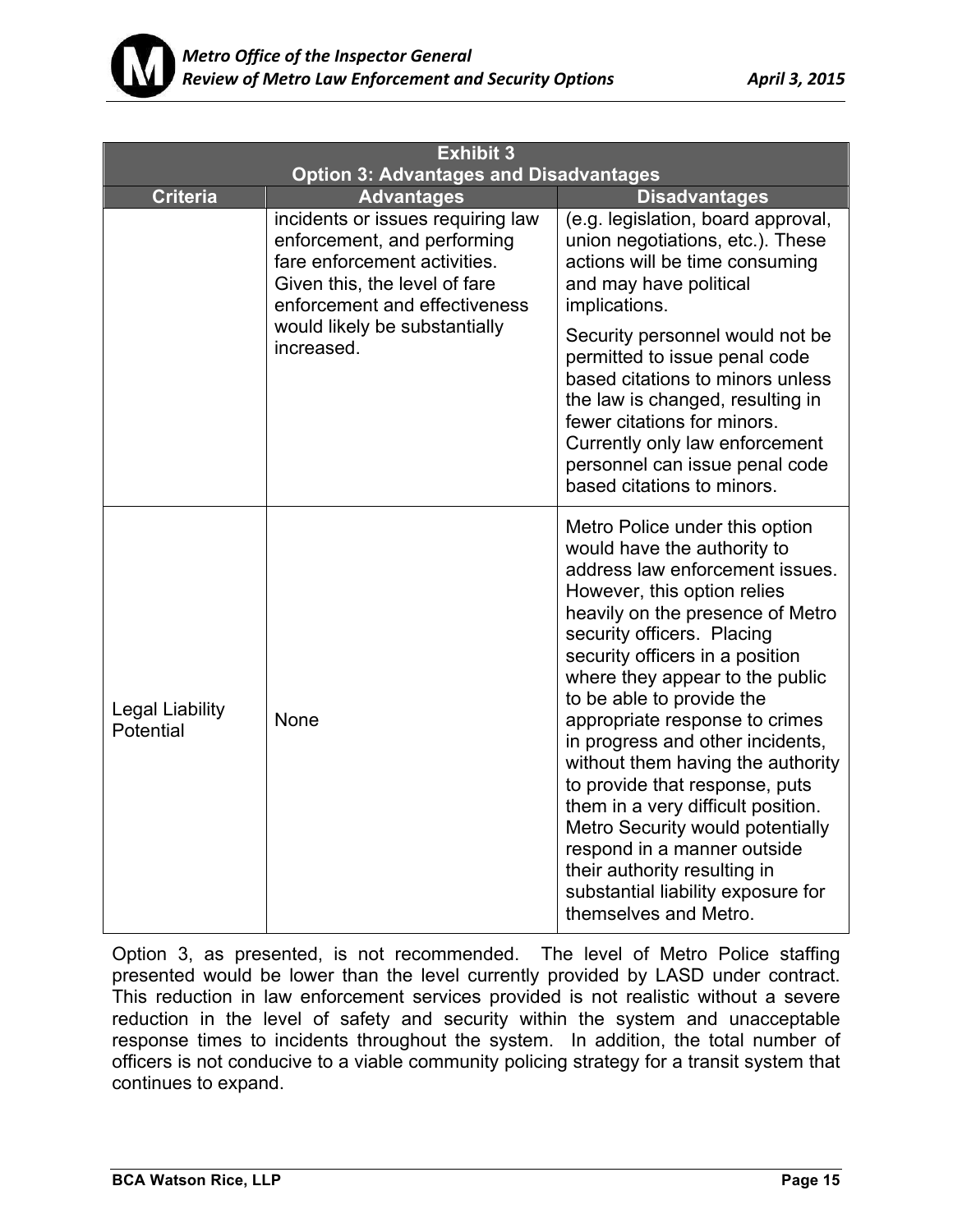

Rebuilding the Metro Police would be a major and lengthy undertaking. There would be a significant transition period while this option is implemented. The costs of this transition have not been factored into this option by Metro staff.

While a Metro Police force would allow for continuous command and oversight, the long-term disadvantages such as personnel issues, liability, union and supervisory concerns would create an increased burden on Metro.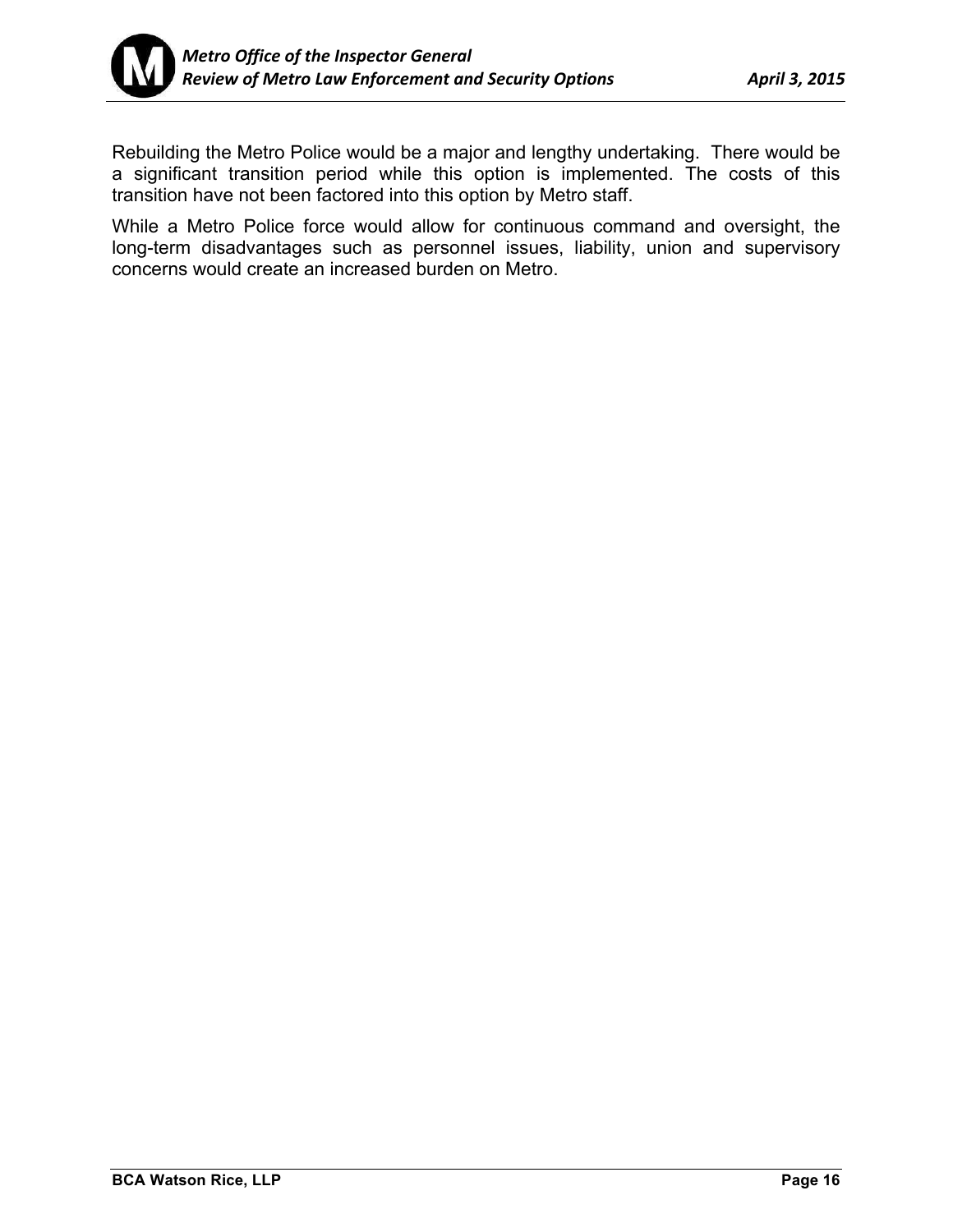

## **Option 4: Maintain Current Law Enforcement Staffing Deployed Differently, Increase Number of Metro Security Officers**

Option 4 was not presented to the Board staff. The Board Staff identified this option through discussion and it was presented to the Ad Hoc Transit Policing Committee. This option maintains the current level of law enforcement services, and increases the level of non-law enforcement security coverage system-wide.

The LASD currently conducts fare enforcement using security assistants. These personnel and costs could potentially be eliminated or reduced given the fare enforcement efforts of the increased Metro Security personnel.

| <b>Exhibit 4</b><br><b>Option 4: Advantages and Disadvantages</b>  |                                                                                                                                                                                                                                                                                                                                                                                                                        |                                                                                                                                                                                  |  |
|--------------------------------------------------------------------|------------------------------------------------------------------------------------------------------------------------------------------------------------------------------------------------------------------------------------------------------------------------------------------------------------------------------------------------------------------------------------------------------------------------|----------------------------------------------------------------------------------------------------------------------------------------------------------------------------------|--|
| <b>Criteria</b>                                                    | <b>Advantages</b>                                                                                                                                                                                                                                                                                                                                                                                                      | <b>Disadvantages</b>                                                                                                                                                             |  |
| Law Enforcement<br>Response and<br>Service<br><b>Effectiveness</b> | Service could be enhanced by<br>more effectively deploying LASD<br>personnel as a part of an<br>operational transit policing<br>strategy, as well as specific bus<br>and rail policing plans.                                                                                                                                                                                                                          | None                                                                                                                                                                             |  |
| Control and<br>Oversight over<br><b>Service Delivery</b>           | Metro would exercise increased<br>control and oversight over the<br>fare enforcement efforts and<br>outcomes through direct<br>authority over added Metro<br>Security personnel.                                                                                                                                                                                                                                       | The dedicated law enforcement<br>agency or agencies may<br>discount Metro input relative to<br>deployment citing the ability of<br>Metro to assign security to<br>affected areas |  |
| Fare<br>Enforcement<br>Service<br><b>Effectiveness</b>             | The role of the Metro Security<br>Officers would be limited to<br>providing a sense of security<br>within the system through their<br>presence, observing and<br>reporting to law enforcement any<br>incidents or issues requiring law<br>enforcement, and performing<br>fare enforcement activities.<br>Given this, the level of fare<br>enforcement and effectiveness<br>would likely be substantially<br>increased. | The dedicated law enforcement<br>agency or agencies may limit<br>responsibility for fare<br>enforcement due to Metro<br>security involvement.                                    |  |
| <b>Legal Liability</b><br>Potential                                | None                                                                                                                                                                                                                                                                                                                                                                                                                   | Placing Security Officers in a<br>position where they appear to<br>the public to be able to provide                                                                              |  |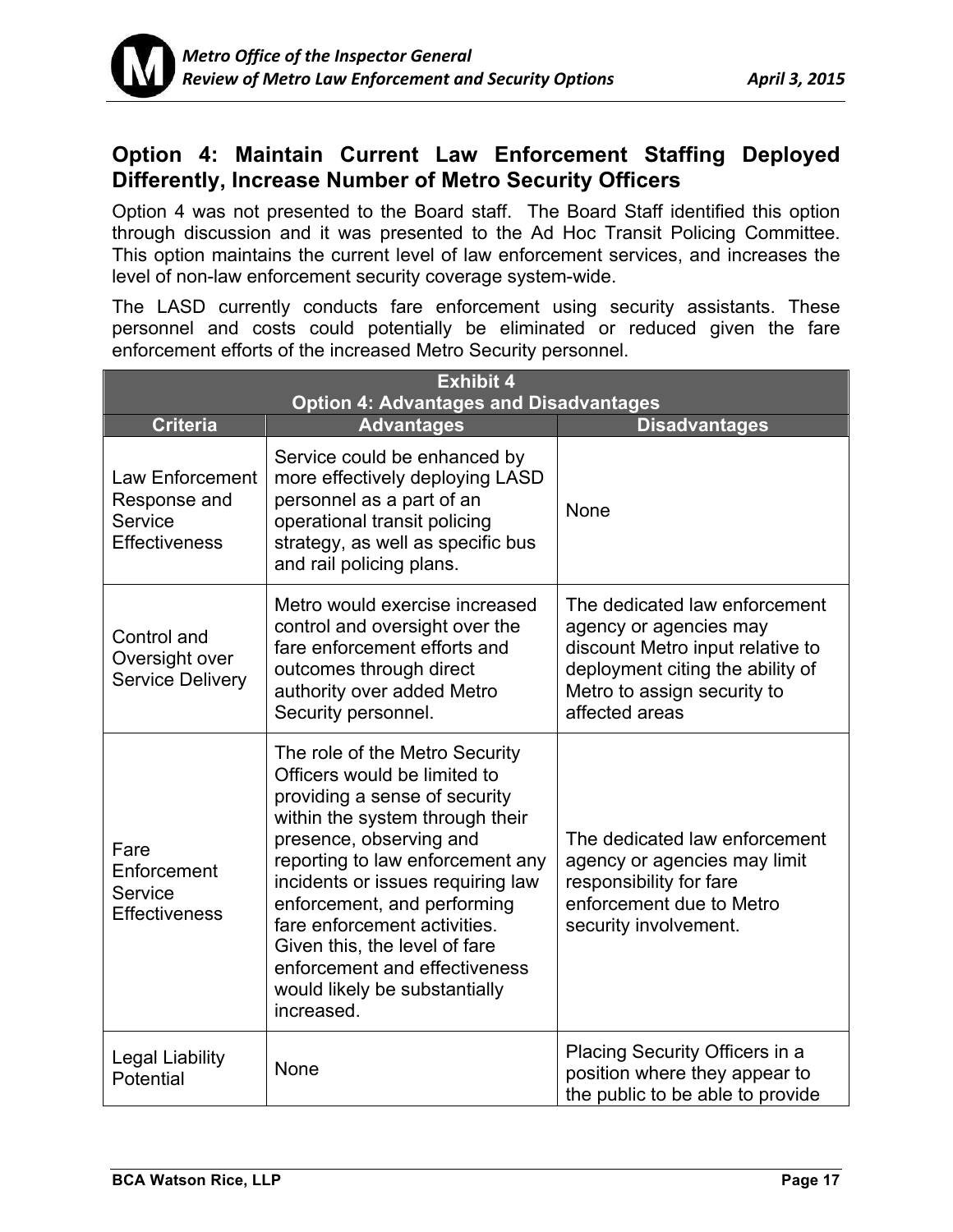

| <b>Exhibit 4</b><br><b>Option 4: Advantages and Disadvantages</b> |                   |                                                                                                                                                                                                                                                                                                                                                          |
|-------------------------------------------------------------------|-------------------|----------------------------------------------------------------------------------------------------------------------------------------------------------------------------------------------------------------------------------------------------------------------------------------------------------------------------------------------------------|
|                                                                   |                   |                                                                                                                                                                                                                                                                                                                                                          |
| <b>Criteria</b>                                                   | <b>Advantages</b> | <b>Disadvantages</b>                                                                                                                                                                                                                                                                                                                                     |
|                                                                   |                   | the appropriate response to<br>crimes in progress and other<br>incidents, without them having<br>the authority to provide that<br>response, puts them in a very<br>difficult position. Metro Security<br>would potentially respond in a<br>manner outside their authority<br>resulting in substantial liability<br>exposure for themselves and<br>Metro. |

This option allows for current staffing levels to be maintained and allows for better control and deployment of Metro Security personnel. Once a deployment and staffing analysis is performed, it may allow for reduction in certain staffing levels within the contract law enforcement agency or agencies when Metro security officers are empowered to perform fare enforcement. Determining an appropriate mix of sworn and non-sworn personnel to police the system should be performed. Creative ways to improve safety and fare compliance at minimum increased cost is a reasonable objective as the Metro system expands. Option 4 could provide a step toward that objective.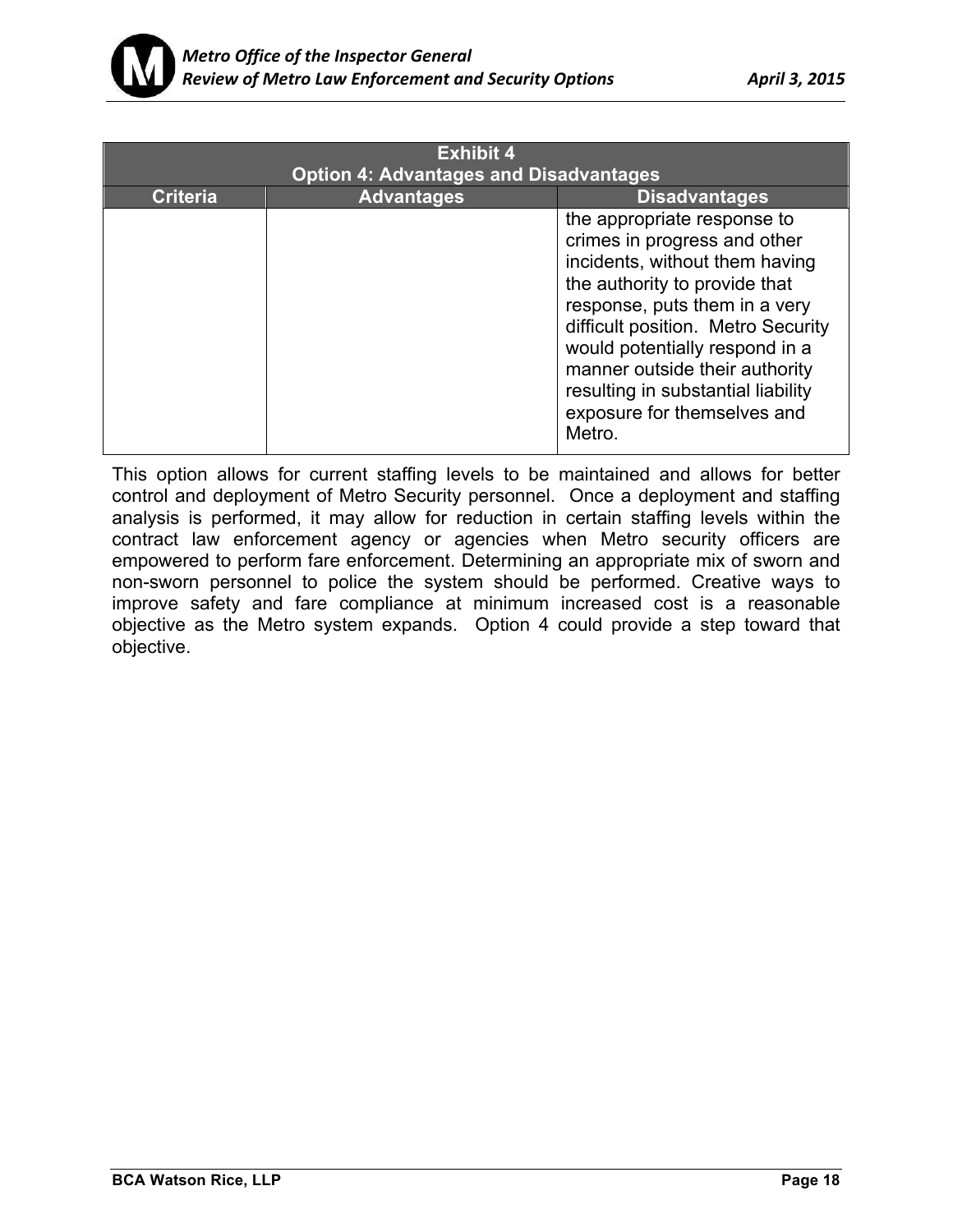

## **5. Considerations Moving Forward – Next Steps**

Option 4, maintaining the current law enforcement resources deployed differently, is the most viable option of the four options presented and/or discussed. Determining how these resources should be deployed differently is key to moving forward with providing law enforcement and security services for the Metro System. The following are key issues that should be considered, discussed, resolved and clarified to the extent possible in order to most effectively move forward.

### **Staffing and Deployment Based on Risks and Risk Mitigation Strategies**

Ideally, the current staffing and deployment of LASD law enforcement services should be based on a detailed analysis of the safety and security needs of the Metro system. This would include clear identification of the various risks that face the Metro system followed by a discussion and identification of a set of strategies for mitigating these risks, and clear staffing and deployment needs to implement these risk mitigation strategies.

The current staffing and deployment of the law enforcement services provided by LASD to the Metro System have evolved over time, and does not appear to be fully articulated based on risk and risk mitigation strategies. While deployments in an overarching community policing strategy can be based solely on risk, there are times that other considerations for deployment should be employed. This is especially true in the mass transit environment where high visibility patrols are an effective use of personnel to provide reassurance to the riding public in a reserved fashion, and where civilian personnel can perform the more close-up fare inspection work. Consideration should be given to total ridership by line or by station, crime within a certain distance outside of the station, the location of the station itself (e.g. near a tourist attraction, a hospital, large business, historical landmark, etc.) and political or customer input.

Some of this could have been accomplished through the development of an overall Transit Policing Plan, a Bus Operations Policing Plan, and a Rail Operations Policing Plan. The requirements for these plans in the current law enforcement contract provided the opportunity for Metro to clearly articulate its safety and security priorities and for the LASD to clearly outline strategies to meet these priorities.

Moving forward, conducting a risk assessment, identifying risk mitigation strategies, and then identifying the staffing and deployment needs and approach to implement these strategies should be accomplished to provide a foundation for evaluating future options.

### **Role of Metro Security**

Each of the three options presented to the Board staff included substantial expansion of the use of Metro Security personnel to provide safety and security throughout the system. These three options also included reductions in sworn law enforcement staffing, whether provided by LASD, local law enforcement agencies, or a newly reconstituted Metro Police agency.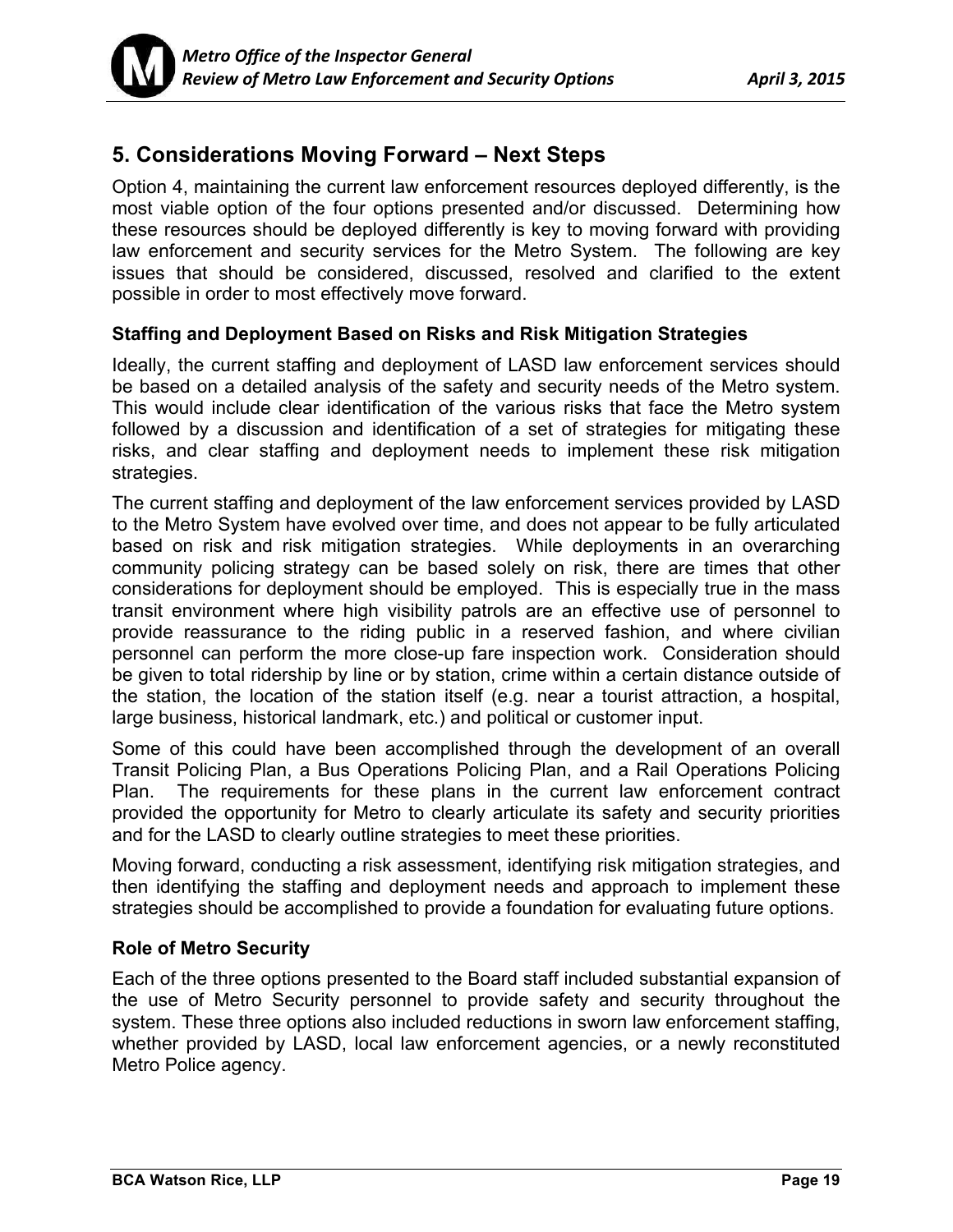

Metro Security has the role of providing a visible deterrence, as well as to observe and report an unlawful activity to law enforcement. Metro Security officers are not sworn or certified law-enforcement officers and do not have authority to detain or arrest. They therefore cannot be made responsible for responding to law enforcement incidents.

Metro Security Officers need to be provided training that clearly indicates the limits of their authority to avoid liability concerns. This will allow them to take positive actions when they confront problematic situations. Their role is not minimal; they provide an important adjunct to the law enforcement roles performed by a contracted law enforcement agency as well as local police in meeting Metro's security needs. It is important, however, that they not be expected to take actions that would place them in danger or face liability challenges.

While Metro Security may play an effective role in expanded fare enforcement efforts, security personnel cannot replace law enforcement in areas that require the authority to detain and arrest. A reduction in the level of sworn personnel may reduce safety and security within the system and result in slower response times to incidents throughout the system.

### **Role of Local Law Enforcement Agencies**

The contract with LASD required development of a Memoranda of Understanding (MOU) with police agencies throughout the Metro service area. The intent of the MOU's was to ensure that these agencies would be used to augment or supplement the law enforcement services provided under contract.

Local law enforcement agencies have a responsibility to provide basic services to Metro buses and trains within their jurisdictions consistent with the service provided to all others within their jurisdictions. Particularly with buses, which travel completely above ground and are a part of the urban neighborhood, local law enforcement can best be a first responder to incidents on those buses, just as they are to other situations in the neighborhood. Sharing responsibility with these local law enforcement agencies for responding to some types of incidents on buses and trains is appropriate.

The LASD has been developing MOU's with local police agencies. However, the primary purpose of the MOU's developed appears to be clarifying that the Metro buses and trains are the jurisdiction of the LASD rather than attempting to leverage these local resources to augment and improve law enforcement response to incidents on buses and trains.

It is important that Metro and local jurisdictions understand that the current staffing provided to LASD can in no way provide complete police coverage of the transit system spread over many square miles, particularly with regard to buses. Local law enforcement must provide first response unless an LASD unit is nearby. In those situations, the LASD Transit Services follow-up on the incident will help understand whether it is a part of a pattern requiring strategic responses to prevent future occurrences.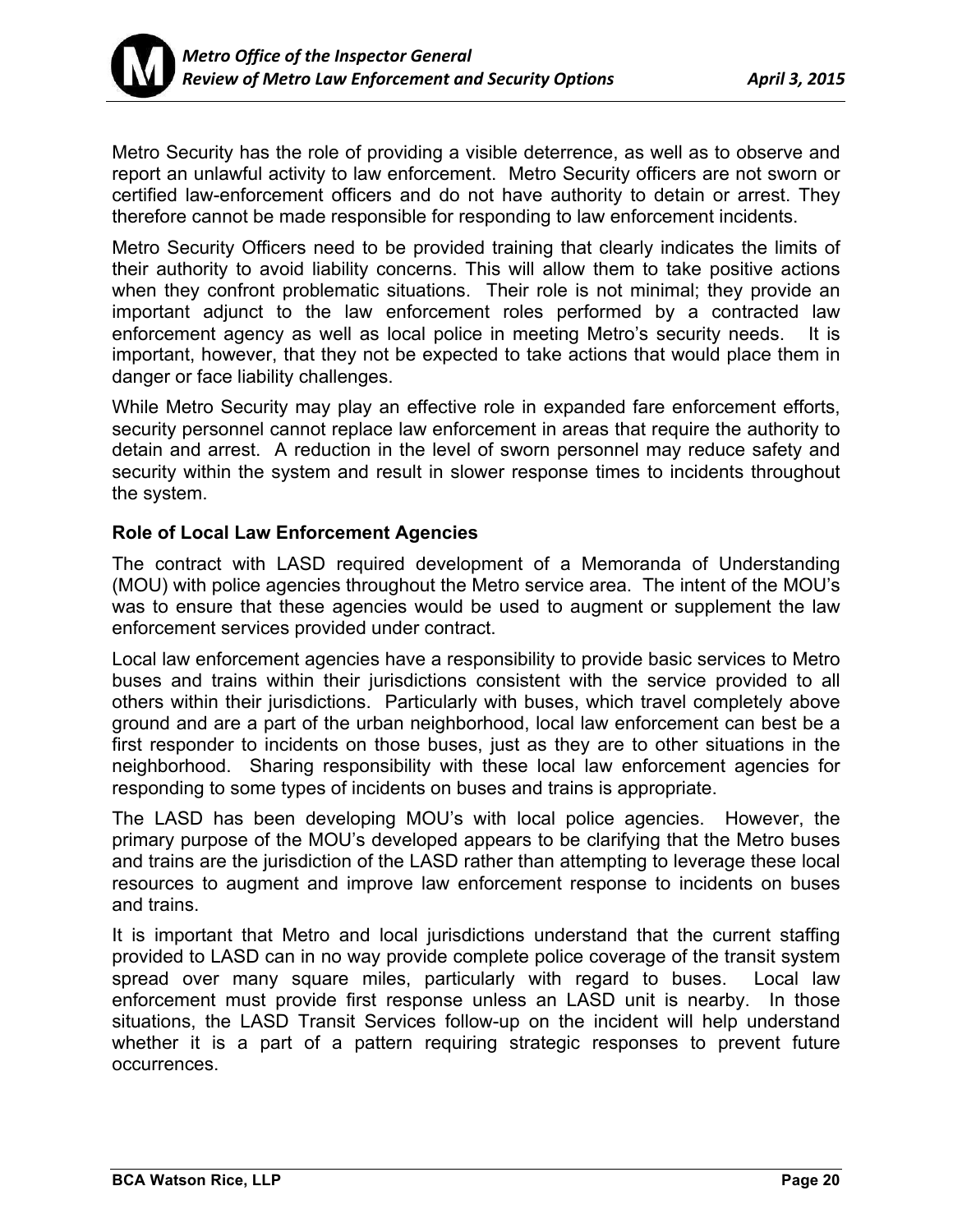

Metro is funding transit policing services so that coverage is provided beyond that which local law enforcement can provide. This is particularly true with regard to rail, which is often very separate from the neighborhood through which it runs. But local law enforcement has a core responsibility to respond to many incidents involving transit in their neighborhoods. This immediate and sometimes dual response should be articulated in any MOU's that are implemented with local law enforcement.

### **Management and Oversight of Law Enforcement Services**

The presentation to the Board staff and Ad Hoc Transit Policing Committee stated that under the current model "LASD establishes priorities for resource allocation and deployment of personnel throughout the system." This expresses a need for increased control over law enforcement resources and services by Metro management. Efforts have been occurring to improve the coordination between LASD and Metro management in the past six months, moving toward a more collaborative approach.

In some areas Metro can exercise more control over contracted law enforcement services than if it directly employed law enforcement resources. For example, under the contract Metro can request specific LASD personnel be removed from the Transit Services Division and reassigned immediately. This can be requested without cause or discussion. Metro would have much more difficulty removing directly employed law enforcement personnel.

It may be helpful to distinguish between the functions and roles of establishing priorities, and directing law enforcement resources. Establishing short and long-term priorities for law enforcement services is a critical role for Metro management. The current contract provides opportunities for Metro to accomplish this, including development of the bus and rail policing strategies with the Metro law enforcement provider and expectations on specific performance indicators. These strategies should clearly outline the priorities for law enforcement services. They are far different from the Community Policing Strategy that has been developed, as they provide specific guidance on how the LASD will use its resources to impact priority problems on the transit system. At a minimum, any new contract should provide these requirements and enforcement of the terms should be a priority.

Directing actual law enforcement resources is, and should be, a role reserved to the command structure of the Metro contracted law enforcement agency, consistent with the priorities established by Metro management. In cities, it is the role of the Mayor or City Manager to establish priorities and provide direction regarding what they need. It is the role of the police chief to decide how to deploy law enforcement resources to accomplish those priorities. The Metro Board and management should be able to exercise the same control over priorities and direction.